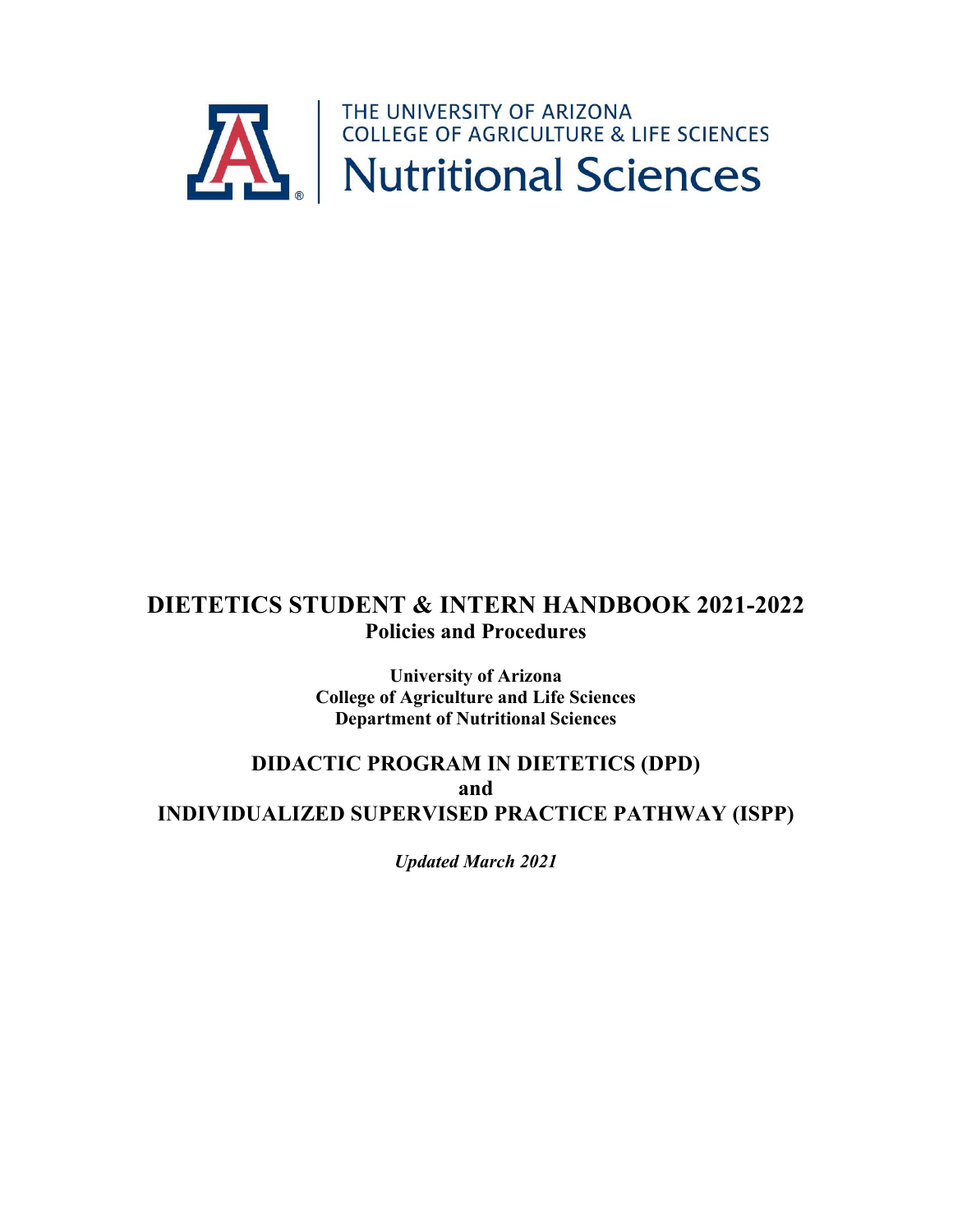**WELCOME to the Didactic Program in Dietetics (DPD) in the Department of Nutritional Sciences at the University of Arizona.** This handbook is designed to serve as a resource for you during your time as an undergraduate student in our program. If you have any questions, please do not hesitate to contact us.

| <b>Department Head:</b>          | Scott Going, PhD                                                                                                                              |
|----------------------------------|-----------------------------------------------------------------------------------------------------------------------------------------------|
| <b>Departmental Information:</b> | 1177 E. $4th$ Street<br>Shantz Building, Room 309<br>Tucson, AZ 85721<br>Phone: 520-621-1187<br>Fax: 520-621-9446<br>nscdept@cals.arizona.edu |
| <b>DPD</b> Director:             | Mary Marian, DCN, RDN, CSO, FAND, FASPEN<br>mmarian@u.arizona.edu                                                                             |
| <b>Assistant DPD Director:</b>   | Maria Plant, DCN, RDN, CNSC<br>plant@email.arizona.edu                                                                                        |
| <b>ISPP</b> Coordinators:        | Kaydi Williams, RDN<br>kaydiwilliams@email.arizona.edu                                                                                        |
| <b>DPD</b> Academic Advisors     | <b>Main Campus (Tucson)</b><br>Nita Ocansey<br>nocansey@email.arizona.edu<br>Michelle Mendoza, MA, RDN<br>mnmendoz@email.arizona.edu          |
|                                  | Arizona Online Campus<br>Sabrina Benedict-Monteverde<br>sbenedict@email.arizona.edu                                                           |
|                                  | Desireé Esquivel, MPH, MA<br>desquivel@email.arizona.edu<br>Jessica Zepeda, RDN                                                               |
|                                  | jessicazepeda@email.arizona.edu                                                                                                               |
| Yuma Campus                      | Michelle Mendoza, MA, RDN<br>mnmendoz@email.arizona.edu                                                                                       |

Allison Gilliland agilliland@email.arizona.edu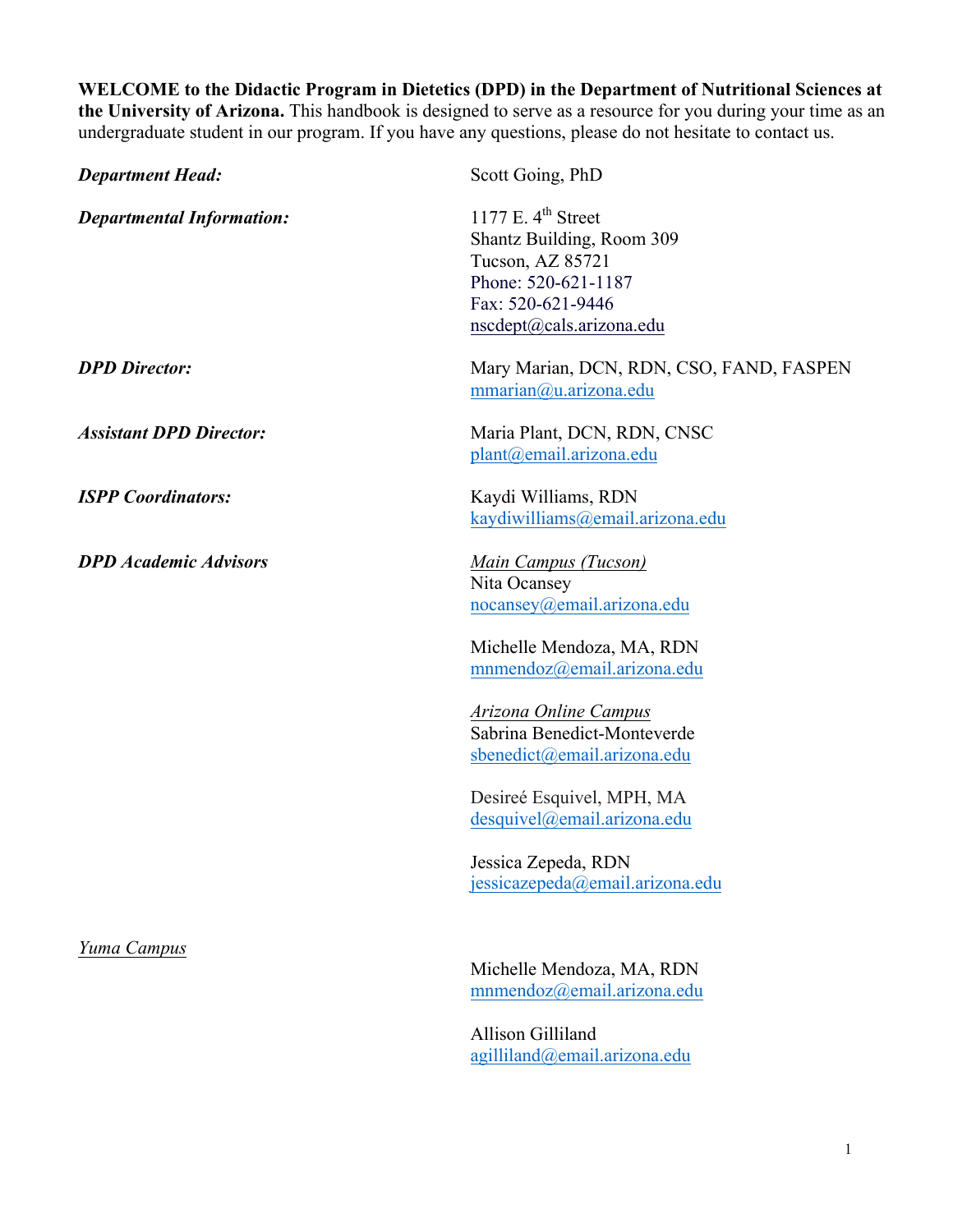# **Dietetics Program Faculty**

| <b>DPD FACULTY</b>                              | <b>Position</b>                                          | <b>DPD Course</b>       |
|-------------------------------------------------|----------------------------------------------------------|-------------------------|
| Amy Drescher, PhD, RDN                          | <b>Assistant Professor of Practice</b>                   | NSC 101, 260, 420       |
| Ann Skulas Ray, PhD                             | <b>Assistant Professor</b>                               | <b>NSC 408</b>          |
| Ashlee Linares-Gaffer, MS, RDN                  | <b>Assistant Professor of Practice</b>                   | NSC 301, 396A           |
| Chris Mills                                     | Lecturer                                                 | <b>NSC 301</b>          |
| Donato Romagnolo, MSc, PhD                      | Professor                                                | <b>NSC 408</b>          |
| Jennifer Ravia                                  | <b>Assistant Professor of Practice</b>                   | NSC 260, 395A           |
| Jennifer Teske, PhD                             | <b>Associate Professor</b>                               | <b>NSC 308</b>          |
| Kayle Skorupski, MS, RDN-AP,<br>CNSC, CSG, FAND | Assistant Professor of Practice                          | <b>NSC 395A</b>         |
| Katelyn Barker, MS, RDN, CSO,<br><b>CSOWM</b>   | Lecturer                                                 | <b>NSC 101</b>          |
| Kelly Jackson, MS, RD                           | <b>Associate Professor of Practice</b>                   | NSC 101, 225, 308       |
| Maria Plant, DCN, RD                            | Assistant Professor of Practice;<br>Asst. Director, DPD  | NSC 325, 325L, 425, 435 |
| Mary Marian, DCN, RDN, CSO,<br>FAND, FASPEN     | <b>Associate Professor of Practice;</b><br>Director, DPD | NSC 325, 425, 435, 495A |
| Nancy Driscoll, MS, RD                          | <b>Assistant Professor of Practice</b>                   | <b>NSC 101</b>          |
| Natalia Santos, MPH                             | <b>Assistant Professor of Practice</b>                   | NSC 101, 395A, 444      |
| Patricia Sparks, PhD                            | <b>Assistant Professor of Practice</b>                   | NSC 351R, 358R/L, 458   |
| Sarah Lavelle, MS, CCT                          | Lecturer                                                 | NSC 101, 301            |
| Tedley Pihl, MS, CFS                            | <b>Assistant Professor of Practice</b>                   | <b>NSC 351R/L</b>       |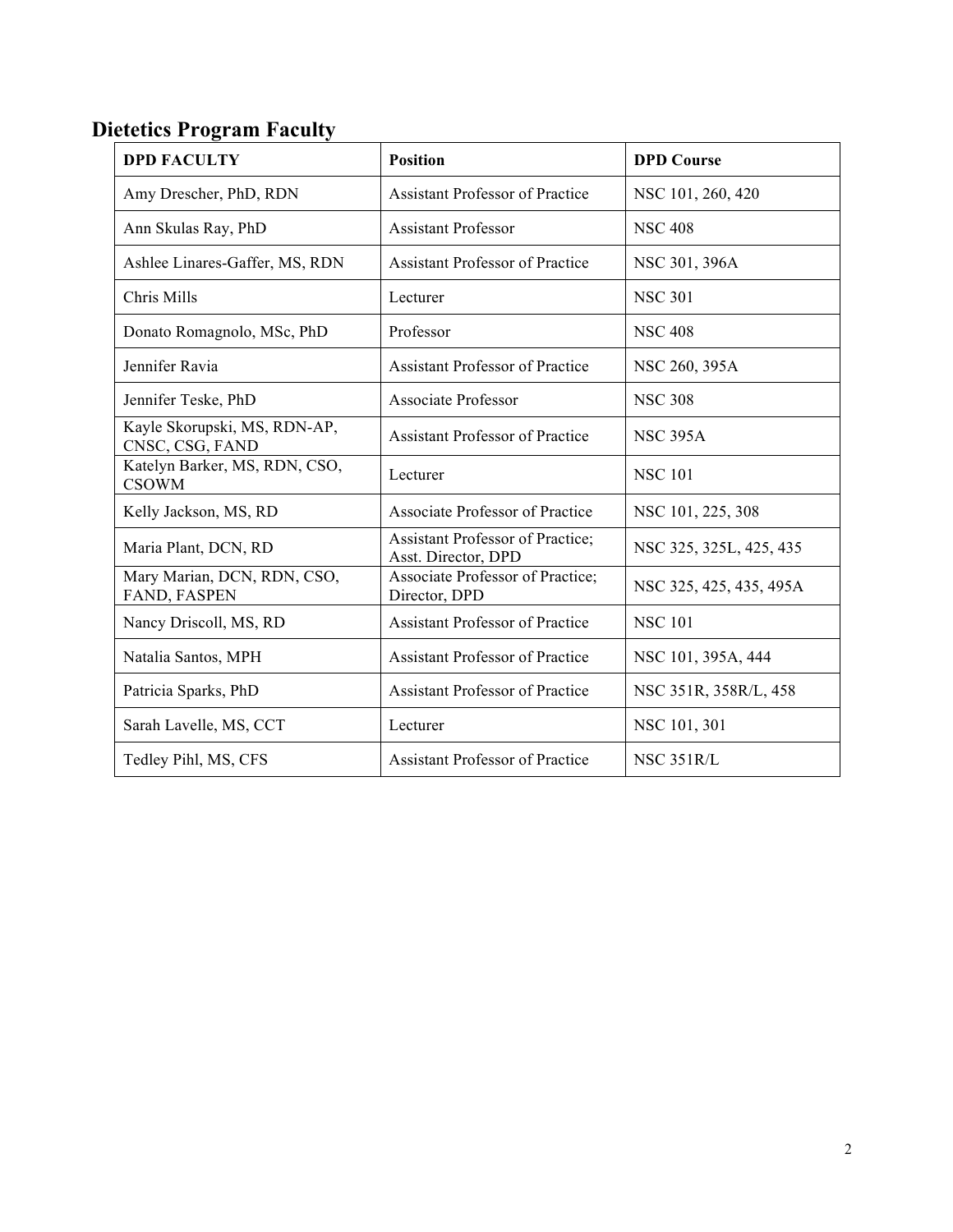# **Didactic Program in Dietetics (DPD) Program Information**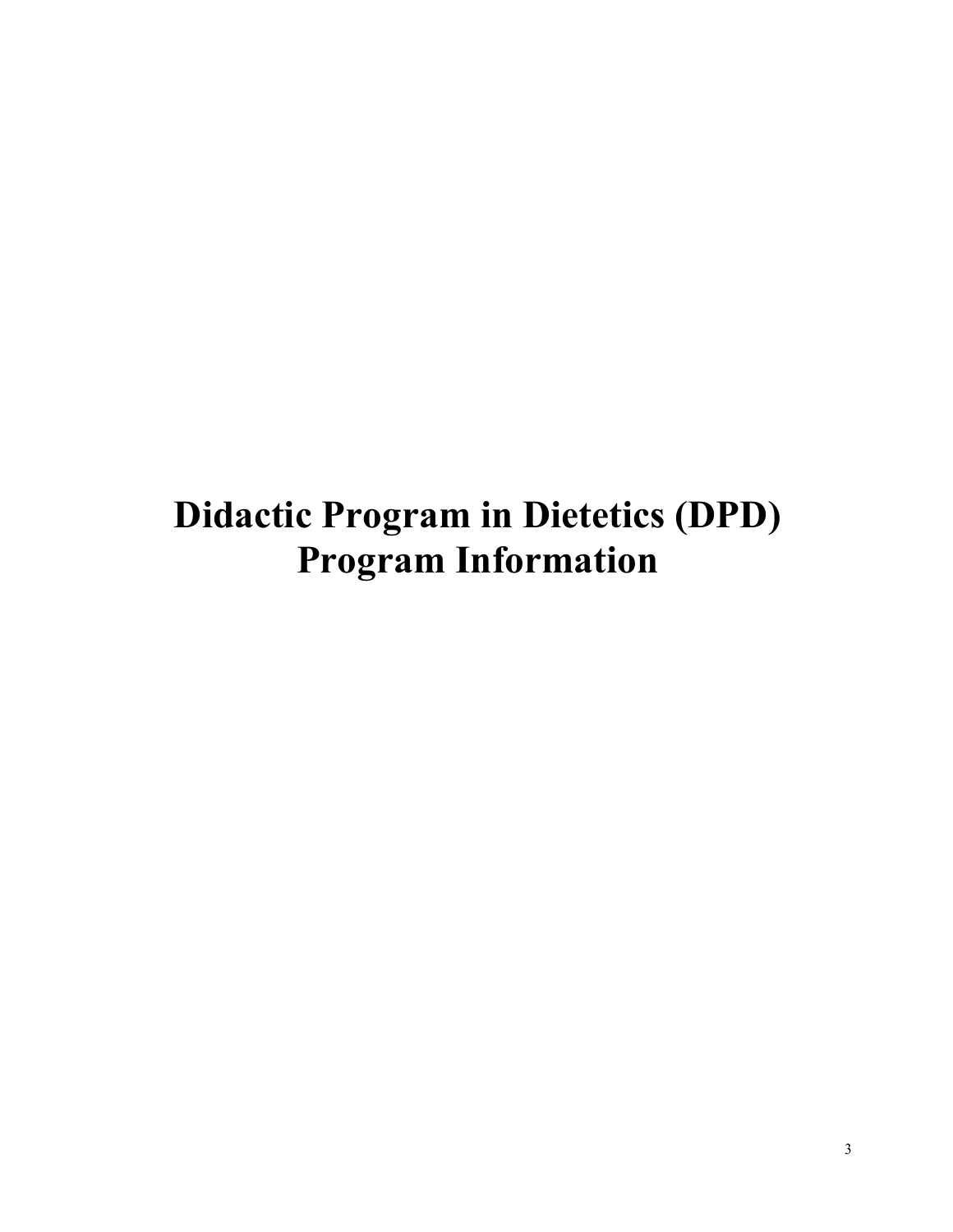# **Dietetics Program Mission Vision, and Goals** (ACEND Guideline 9.3b)

The Nutritional Sciences Department at the University of Arizona takes a collaborative and interdisciplinary approach to discovering, integrating, extending and applying knowledge and skills related to nutritional sciences to prevent disease and to promote optimal nutritional status, health and well-being. The Nutritional Sciences Department is housed in the College of Agriculture & Life Sciences (CALS).

# *CALS' purpose, mission and vision are:*

# *Purpose:*

To ensure resilience and health of our communities, people, environments, and economies locally, regionally, and globally.

# *Mission:*

To educate students and communities in ways that enable their future success in the regional and global economies. To develop new knowledge and new technologies to benefit society.

#### *Vision:*

To be the most important driver in Arizona's economy and the world's top college in 21st century agriculture, life sciences, and commerce.

# *The Department of Nutritional Sciences' purpose and mission are:*

# *Purpose:*

Advance knowledge of nutrition in the promotion of health.

#### *Mission:*

To provide outstanding research, graduate and undergraduate programs, and outreach education that advances nutrition and physical activity in optimizing health for all people.

# *The DPD Program's mission, goals and objectives are:*

#### *Mission:*

*The mission of the program is to prepare program graduates with the foundation knowledge and skills in dietetics leading to eligibility for the CDR credentialing exam to become a registered dietitian nutritionist.*

**DPD Program Goals** *\*Program outcome data are available upon request (ACEND Required Element 9.3c).*

#### **Goal #1: The program will provide graduates a quality education for entry into supervised practice, graduate school, or the workforce in nutrition or a related field.**

# **DPD Objectives:**

1. The program's one-year pass rate (graduates who pass the registration exam within one year of first attempt) on the CDR credentialing exam for dietitian nutritionists is at least 80%. (ACEND Standard 3, Required Element 3.3b.3.a)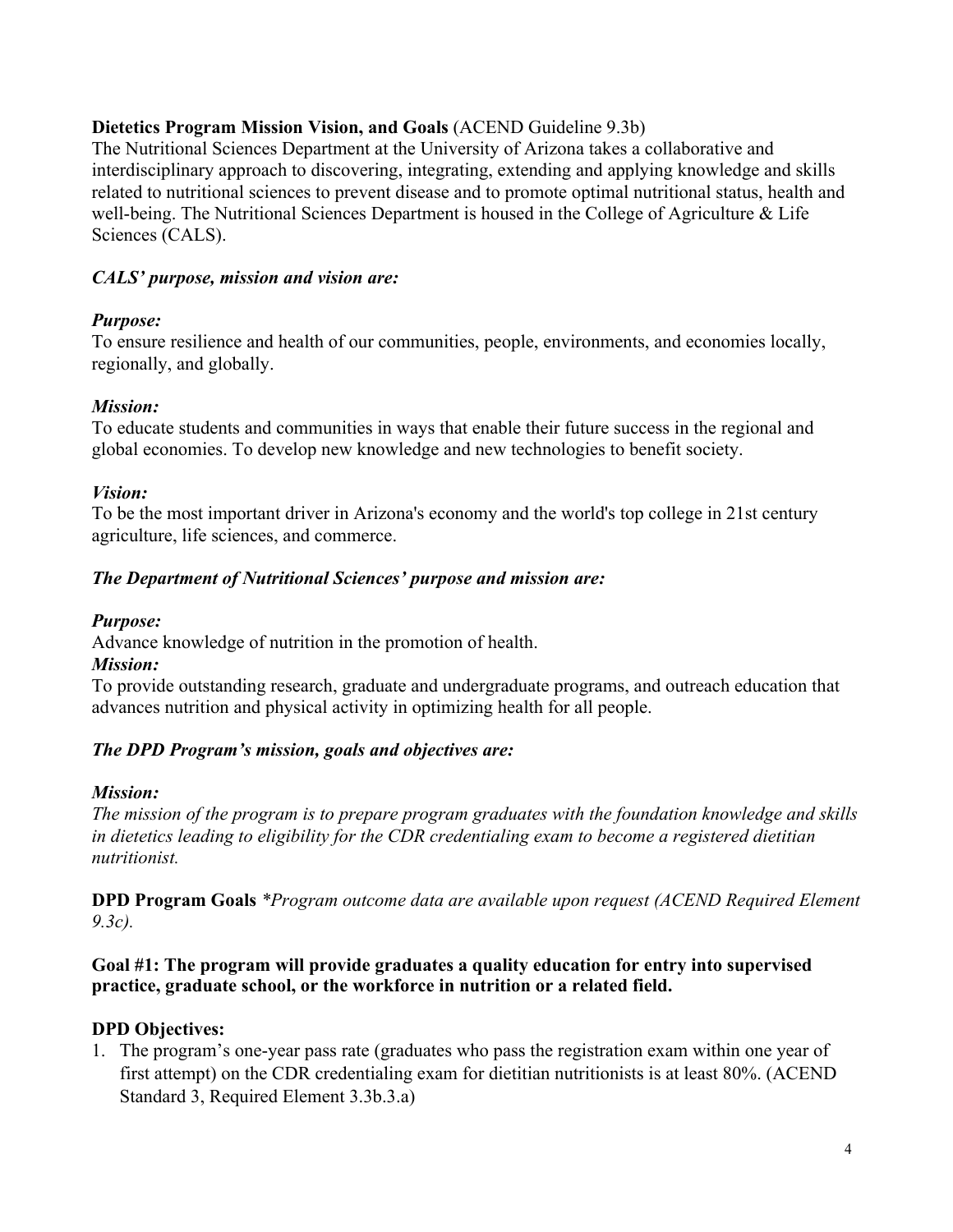- 2. 50% of program graduates apply for admission to a supervised practice program prior to or within 12 months of graduation. (ACEND Standard 3, Required Element 3.3b.2.1)
- 3. 50% of program graduates are admitted to a supervised practice program within 12 months of graduation. (ACEND Standard 3, Required Element 3.3b.2.2)
- 4. At least 80% of program graduates complete program/degree requirements within 3 years (150% of the program length). (ACEND Standard 3, Required Element 3.3.b.1)
- 5. 80% of Dietetic Internship Directors surveyed will rate the DPD graduates as "excellent" or "outstanding" in preparation for supervised practice. (ACEND Standard 3, Required Element 3.3b.4)
- 6. 80% of DPD graduating seniors will rate the overall quality of the program as "excellent" or "good".
- 7. Of graduates who seek employment, 40% are employed in nutrition and dietetics or related fields within 12 months of graduation.

#### **Goal #2: The program will provide experiential learning opportunities to prepare graduates with the skills, knowledge and beliefs to be successful in supervised practice, graduate school or the workforce in nutrition or a related field.**

# **DPD Objectives:**

- 1. The program's one-year pass rate (graduates who pass the registration exam within one year of first attempt) on the CDR credentialing exam for dietitian nutritionists is at least 80%. (ACEND Standard 3, Required Element 3.3b.3.a)
- 2. 80% of DPD graduating seniors will rate the overall quality of the program as "excellent" or "good".
- 3. 80% of DPD graduates within the last three years who return the alumni survey will rate the program as "excellent" or "good" in preparing them for supervised practice, graduate school or entry-level practice in nutrition or a related field.
- 4. 80% of Dietetic Internship Directors surveyed will rate the DPD graduates as "excellent" or "outstanding" in preparation for supervised practice. (ACEND Standard 3, Required Element 3.3b.4)

# **Program Overview** (ACEND Standard 9.3)

The Didactic Program in Dietetics (DPD) is an accredited program by the Accreditation Council for Education in Nutrition and Dietetics (ACEND). The University of Arizona Department of Nutritional Sciences houses a Didactic Program in Dietetics (DPD) delivered at 3 unique campuses (UA Main, UA Yuma, and Arizona Online). Additionally, an Individualized Supervised Practice Pathway (ISPP) is available in two tracks: UA Main- Tucson and a Distance option.

The first step in becoming an RDN is to graduate from an Accreditation Council for Education in Nutrition and Dietetics (ACEND) accredited program. Students who are pursuing a bachelor's degree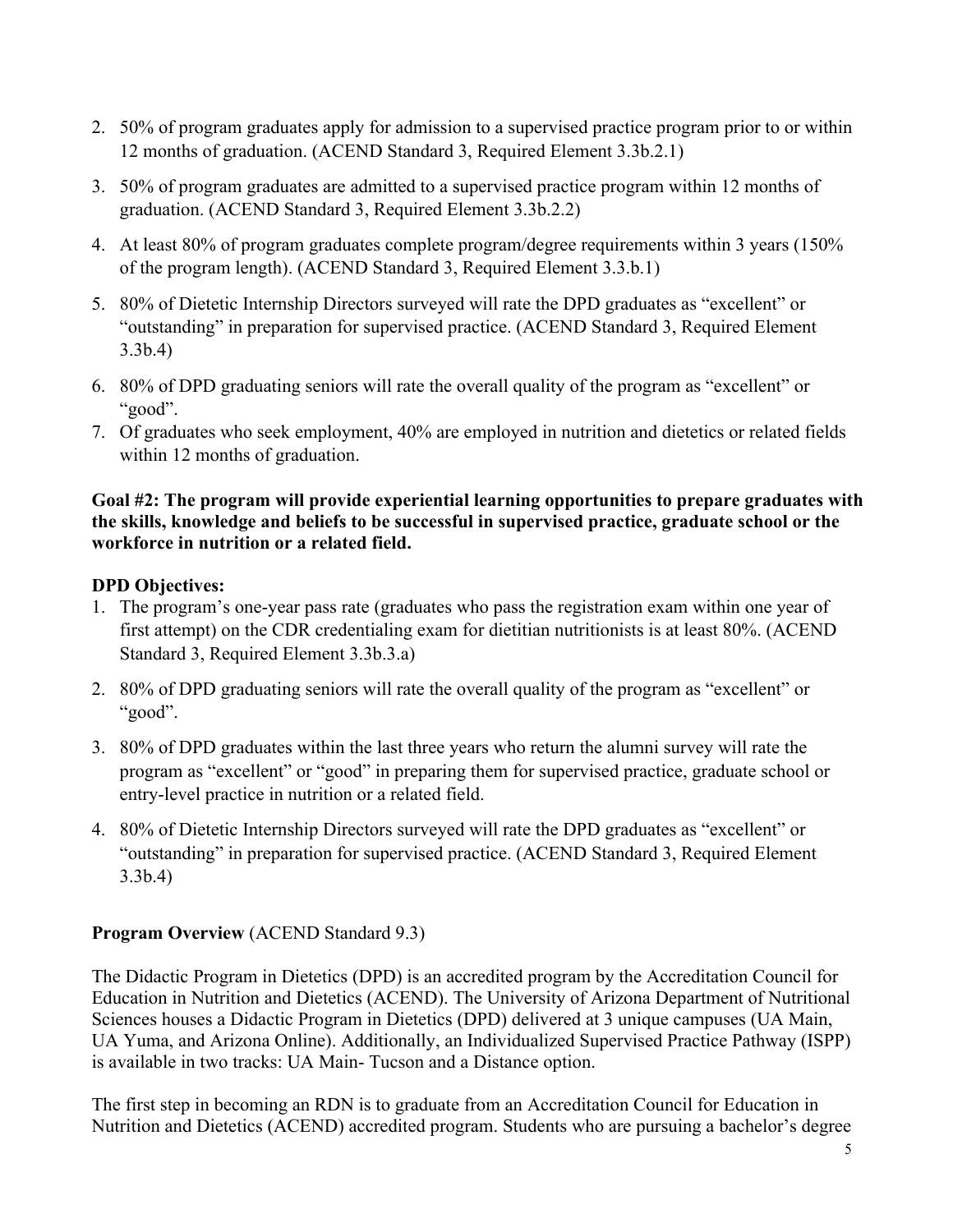in Nutritional Sciences-Dietetics complete a four-year program which requires a variety of coursework including chemistry, biology, physiology, nutrition science, clinical nutrition and food service (see below for sample 4-year plan). Additionally, students who complete the University of Arizona DPD Program requirements will receive a verification statement. A DPD Verification Statement is required in order to start a supervised practice program (e.g. Dietetic Internship Program) and to sit for the exam for Nutrition and Dietetics Technician, Registered credential. Upon successful completion of a supervised practice program graduates are eligible to sit for the Registered Dietitian Nutritionist exam to obtain the RDN credential. A Registered Dietitian Nutritionist (RDN) is health professional who is considered an expert in food and nutrition. Dietetics is the high-tech science of applying food and nutrition to health. For more information, visit the website for the Academy of Nutrition and Dietetics – http://www.eatright.org/ (ACEND Required Element 9.3 b)

**UA Yuma and Arizona Online:** Students pursuing the DPD at these campuses will receive equivalent educational opportunities as students pursuing the program at UA Main campus through innovative online course components, access to the same instructors, and high quality academic advising. Applications for admissions and access to UA financial aid and scholarships are delivered through UA and are equivalent processes for all UA students regardless of campus. Tuition rates for UA Yuma and Arizona Online differ from UA Main. When differences in the DPD exist between campuses, it will be noted in this handbook in the specific section which pertains to those key differences. If no differences are noted in a section, it means there is no difference for DPD students between campuses. **Prospective students should know that the Arizona Online option is not offered 100% online. Students will need to work with the Arizona Online Academic Advisors to determine where to complete lab science courses at a local institution.** (ACEND Required Element 9.3 k) **Sample UA dietetics 4-year plan available here:** http://nutrition.cals.arizona.edu/undergraduateeducation

#### **Pre-major & Major**

The Nutritional Sciences major is comprised of two phases: The Pre-Major and the Major. Students in the premajor are developing their foundational knowledge base in science, nutrition and other degree requirements such as general education courses, math, and English composition. Students are eligible to move from the premajor to the major once the pre-major requirements have been completed. The major consists primarily of upper division DPD courses.

#### *Why have a pre-major?*

Classifying Nutritional Sciences (NSC) students into two separate groups, Pre-Majors and Majors, allows the department to offer courses with seats available to NSC students throughout the year. It also allows the academic advisors to tailor their communications and strategies to provide direction in a timely fashion to all students.

#### *How do I get into the Nutritional Sciences major?*

Students are eligible to be enrolled in the major when all pre-major requirements have been completed. Students can submit their Pre-Major Application Forms when enrolled in their final pre-major courses. Students will be officially declared in the major all pre-major courses are completed. Additionally, students will be asked to submit a brief application form and copies of transcripts when transferring pre-major coursework from an outside institution. All students who have completed the pre-major requirements will be permitted to enroll as students in the major.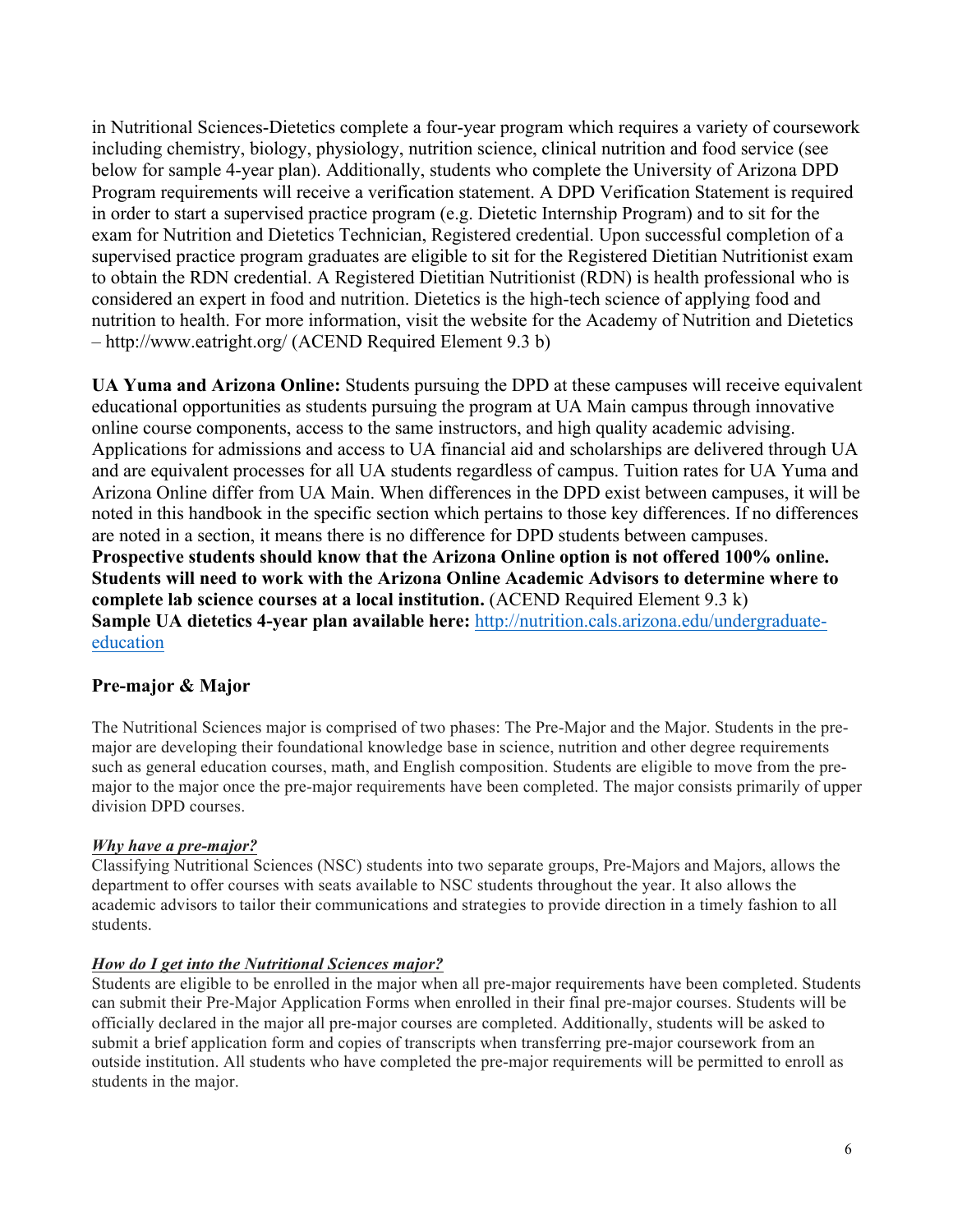# **Steps for Becoming a Registered Dietitian/Nutritionist** (ACEND Required Element 9.3 d):

- Minimum of a bachelor's degree from an accredited university.
- Complete the required dietetics coursework at a program which has been accredited by the Accreditation Council for Education in Nutrition and Dietetics (ACEND).
- All students who plan to apply to an ACEND accredited supervised practice program/dietetic internship, Future Practice Model Program or a Coordinate Program must have a verification statement which stipulates that the student has completed the program issuing the verification statement's required course work.
- Apply and complete an ACEND accredited supervised practice program/dietetic internship after completing all pre-requisite dietetics coursework.
- Complete and pass a national registration examination given by the Commission on Dietetic Registration (CDR). Beginning in January 2024, students must have earned a master's degree in order to sit for the RDN exam.
- **For more information on pathways to earn the RDN credential:** https://www.cdrnet.org/certifications/registration-eligibility-requirements-for-dietitians

In most cases, the student will take dietetics coursework and apply those credits towards their degree in Nutritional Sciences. In some cases, a student earns a degree in a different field and returns to school to complete DPD courses only, without earning an additional degree in Nutritional Sciences. **Computer-Matching for Dietetic Internships (ACEND Required Element 9.3 j)**

Computer matching is an essential component of the process for obtaining a Dietetic Internship (DI). You must apply for the DI match program IN ADDITION to completing the DPD program. The match process takes place every spring and fall. All students who intend to complete a DPD program (usually in spring of your senior year) or DPD alumni are eligible to apply for the DI match process. The match process is **extremely competitive** with DPD students and graduates who have successfully matched to an internship generally having a GPA >2.75, having a variety of volunteer or work related experience in the nutrition field and have pursued opportunities in leadership, research or teaching/precepting to strengthen their skill set. You should begin obtaining these skills in your freshman year to help you develop your professional skills portfolio and make you a competitive candidate for the DI match process. **Be aware that if you have been convicted of a felony, this may preclude your ability to complete a dietetic internship as some organizations may not accept interns based on their background check. It is recommended that students applying for dietetic internship consult with the internship director to determine if this may be a problem if accepted to their internship.** 

Information is available on the Academy of Nutrition and Dietetics/Accreditation Council for Education in Nutrition and Dietetics (ACEND) website regarding dietetic internships at: www.eatright.org/ACEND/. D&D Digital Systems manages the match process and there is a fee that must be submitted at the time the student submits their mark/sense card to participate in the match process.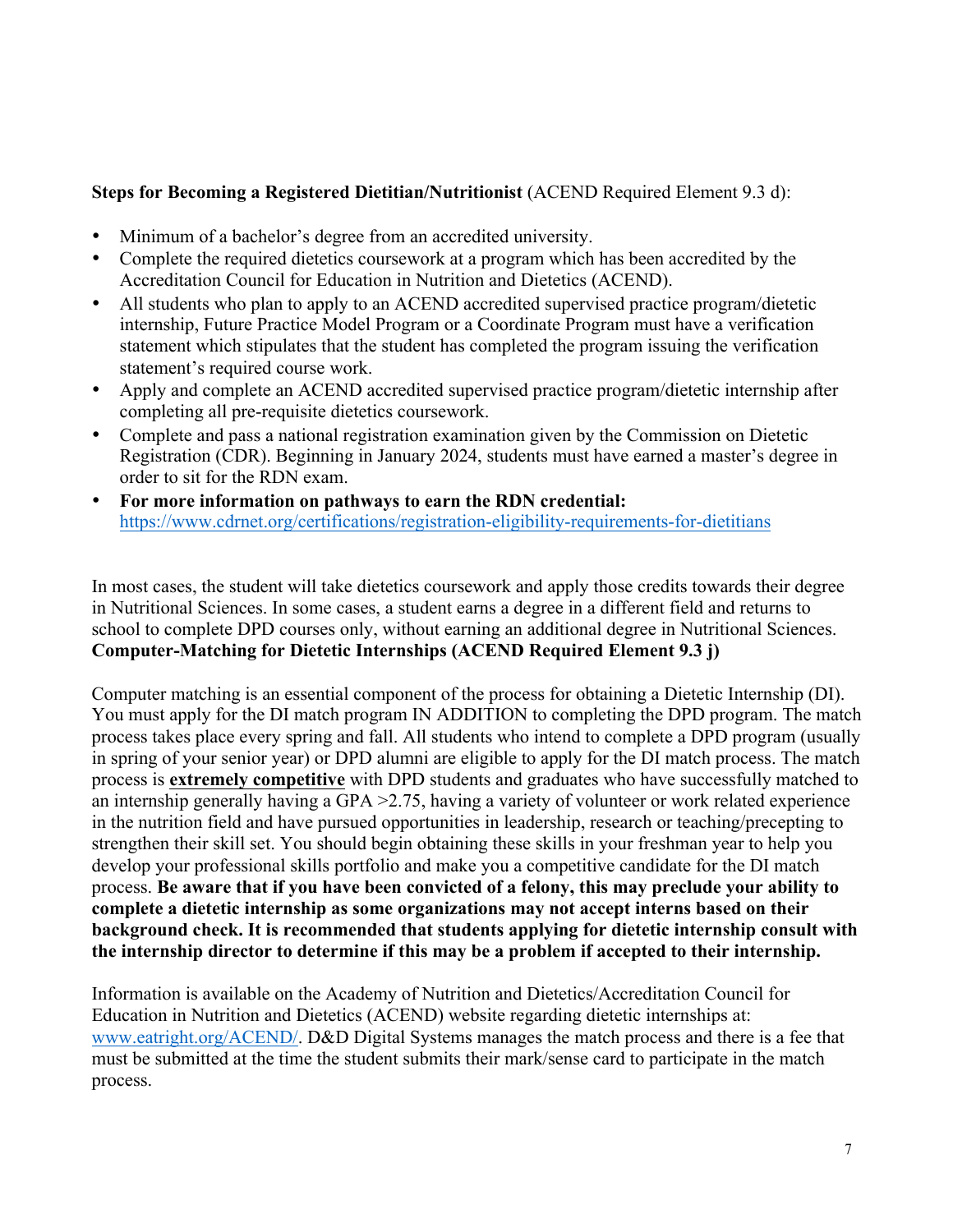All complete computer matching information, including computer matching dates with deadlines, are available on the Academy/ACEND website at www.eatright.org/ACEND/

# **Application Phase**

Applicants are responsible for obtaining current application materials from the Dietetic Internships (DI).

# **The basic steps in this process are:**

- 1. Obtain current application materials from selected DIs at least 6 months prior to the computer match in April and November annually. Please note that DI application forms are not available on the Academy of Nutrition and Dietetics website or from Academy staff. You must get all required application information from the DI programs. The UA DPD Program offers a Dietetic Internship Preparation course, NSC 495A, which is designed to facilitate exploration of and application to dietetic internship programs.
- 2. Discuss application materials with your Didactic Program Director. If required, apply to take Graduate Record Examination (GRE).
- 3. Request references from advisor/faculty/employers and order official transcripts as needed for each DI application  $(\sim 2-3$  months prior to the match application deadline).
- 4. Complete each DI application according to instructions provided with the application and submit the materials to the DI director by the designated deadline date. Questions about completing applications should be referred to the DI Director or your DPD Director, not Academy staff.
- 5. Provide telephone number(s) with applications where you can be reached on Appointment Day.
- 6. Send all materials before the postmark deadline and by receipted mail for proof of mailing date and delivery. Enclose a self-addressed stamped postcard if you want to be notified of receipt of the DI application from the program.
- 7. Applicants must register on the D&D Digital website, pay the \$55.00 computer matching fee with a credit card and submit their prioritized list of selected dietetic internships online to D&D Digital before the designated deadline dates (Refer to dates for the Computer Matching Process for each appointment period). Applicants should call D&D Digital prior to the deadline if they do not receive an e-mail with login information.
- 8. For students not matching in the first round, the second offers another opportunity to apply at DIs that advertising openings during this round. Students must submit their DI application already in DICAS to the new programs in which they wish to be considered.
- 9. If you do not receive a match during either the first or second rounds, you must register with D&D Digital for the subsequent Fall and Spring computer-matching periods.
- 10. Applicants are responsible for notifying D&D Digital, in writing, of a decision to withdraw from the matching process if circumstances will prevent them from accepting a match that may occur. Applicants are responsible for telephoning D&D Digital if they cannot access the D&D Digital Internet site to view their personal matching results on Notification Day.

#### **Appointment Phase**

- 1. Applicants who receive a computer match DI appointment are responsible for accepting or rejecting the match within 24 hours of match day.
- 2. Applicants who submitted a Declaration of Intent to Complete Form with their DI applications must obtain a signed DPD Verification Statement from their DPD Program Director and official transcript documenting completion of the bachelor's degree before they may begin the DI (check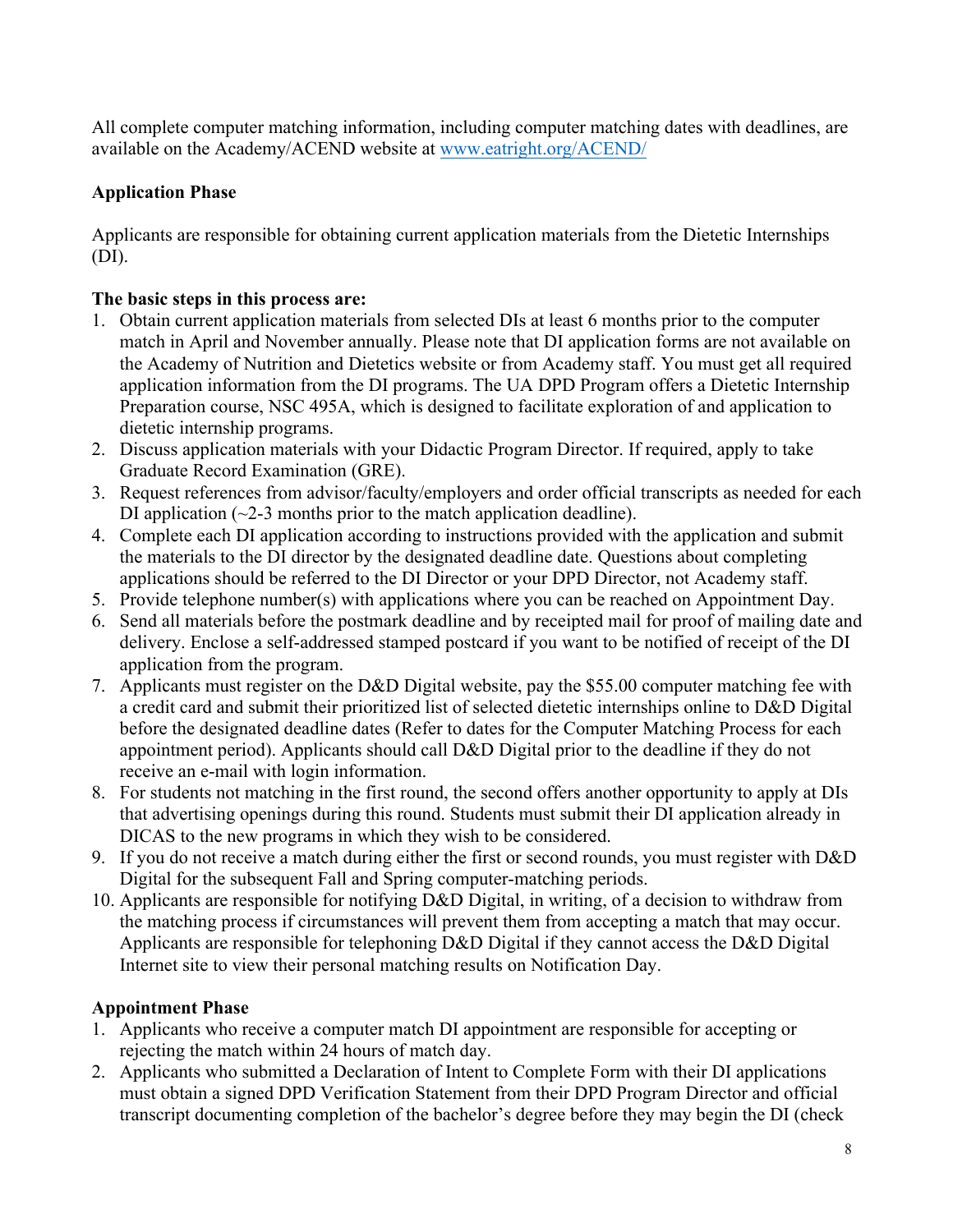with Dietetic Internship Directors when this information should be submitted and if other information is needed (e.g., background check, immunizations, etc.).

3. For applicants not matching in the first round, a phase II will take place a few days later. Any openings available will be advertised via  $D \& D$  Digital with applications again submitted through DICAS. The DPD Director will also provide information on openings available. Although students do not have to redo their DICAS application, you will have to resubmit your application(s) and pay an application fee to any programs you are applying in during this round.

#### **Important Application Responsibilities**

Participants in the computer matching process are expected to adhere to the results of the match and accept a match that may occur. It is unethical to decline a match in order to pursue appointment to another program.

#### **Program Costs** (ACEND Required Element 9.3e)

Average tuition for the full-time student varies each academic year. Tuition rates are listed for both Arizona residents and out-of-state students at: http://www.bursar.arizona.edu/students/fees/. All tuition and fee schedules are subject to change from semester to semester. Some labs require additional fees per semester. In addition to tuition, course and laboratory fees, and textbook costs, the student in dietetics can expect to incur some additional expenses. Tuition costs differ between UA Main, UA Yuma and Arizona Online campuses and are reflected on the tuition calculator.

#### **Additional costs to undergraduates include:**

| Student ID              | \$25                                                        |
|-------------------------|-------------------------------------------------------------|
| Parking                 | \$400-700 (UA Main Campus students only)                    |
| Program Fee             | \$250 per semester (UA Main Campus students only)           |
| AND student memberships | \$68 (optional-National and state membership \$58; district |
|                         | membership $$10)$                                           |

#### **Financial Aid** (ACEND Required Element 9.3 i)

All degree-seeking students are eligible to apply for federal aid by submitting the Free Application for Federal Student Aid (FAFSA) form. Contact the Financial Aid Office for more information: http://financialaid.arizona.edu/

For students enrolled in the DPD, college and departmental scholarships are available and awarded on a competitive basis using criteria such as scholastic achievement and financial need. A single application can be submitted for a pool of scholarships available in the College of Agriculture and Life Sciences using the Scholarship Universe Portal. Scholarship Universe is the University's scholarship matching portal and it is used to match students to opportunities they are eligible for. https://scholarshipuniverse.arizona.edu/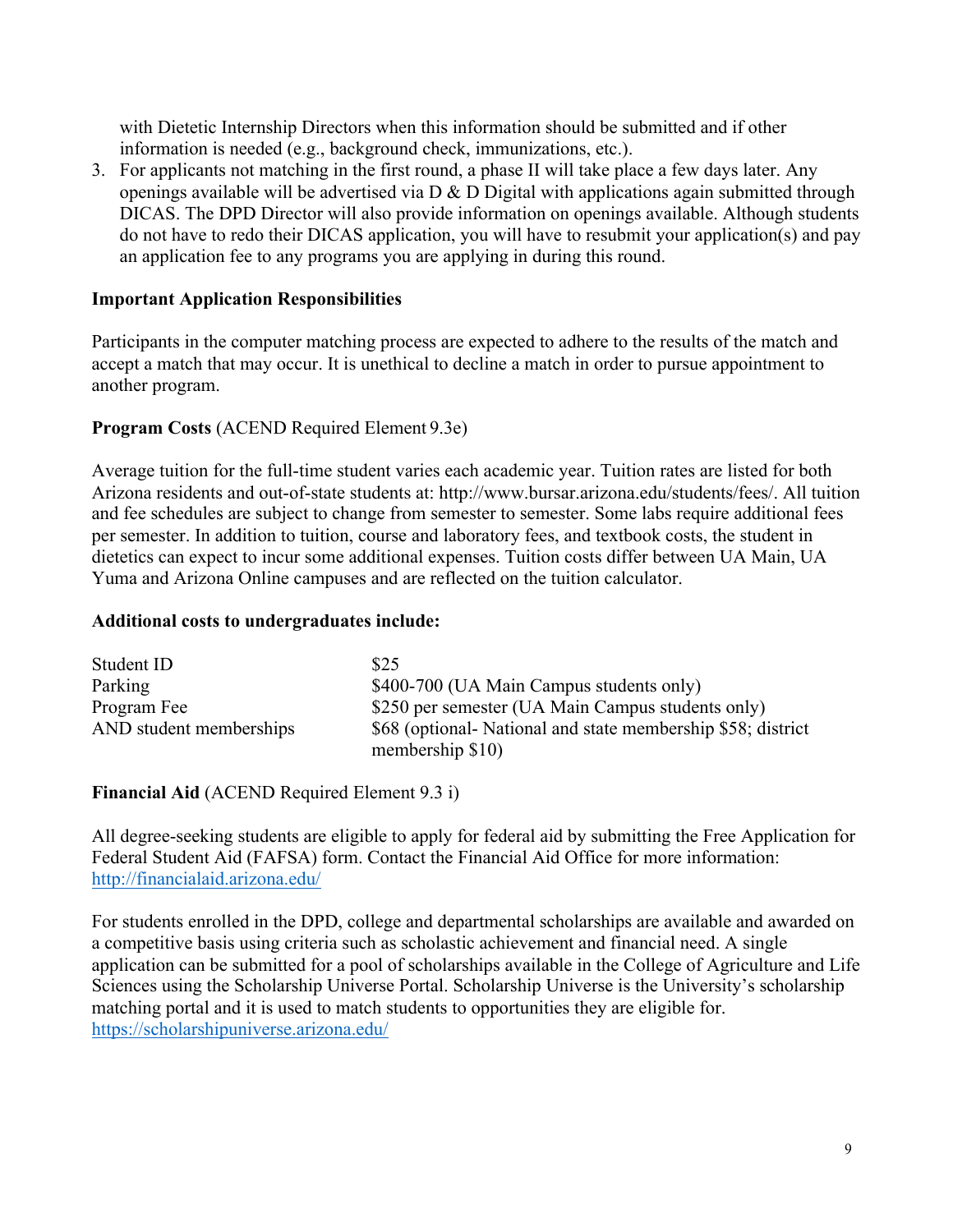# **Program Admissions Requirements** (ACEND Required Element 9.3 f)

Applying and being accepted into the University of Arizona allows students to pursue the Nutritional Sciences degree and the Dietetics program. There is no additional application process to the DPD. Completion of an online application is required to apply to the University of Arizona and a single online application is used for admission to UA Main Campus programs, University of Arizona Online and UA Yuma. There are separate applications for freshman and transfer students, as well as for students seeking readmission and non-degree status. For access to the online application system visit the following websites: https://admissions.arizona.edu/ONLINEAPPLICATION/ or online.arizona.edu. Specific admissions requirements are indicated.

#### **Verification Statement Policy**

Any student wishing to obtain a verification statement from the University of Arizona will be required to complete the following Core courses regardless of whether equivalents have been taken elsewhere. In order to be eligible to obtain a verification statement: • NSC 325, 325L, 425, 435, 444, 458 and either 308 or 408 (this will be determined by your NSC academic advisor). Please be advised that students who are pursuing the B.S. in Nutritional Sciences: Dietetics degree will be required to complete all courses on the degree checklist.

Transcripts will also be reviewed for recency of course work completion. Course work completed prior to the time limits as outlined below will need to be repeated:

- Stats, English, Gen-Eds, NSC elective(s), and Science Elective: No time-limit
- Math (112), Sciences: 8 years
- Chemistry courses: 8 years
	- $\circ$  If the student has completed the first course of the chemistry sequence one semester prior to the 8 year recency policy, we will allow for the course to count toward DPD requirements.
- All NSC Courses: 6 Years

# **Identity Verification**

Verification of student identity is done upon application/admission to the University of Arizona as well as through the use of Examity, an online authentication and exam proctoring service. Examity is paid for through the University of Arizona, therefore does not establish additional costs to students. All online tests will utilize Examity for online proctoring and student verification. More information on Examity: http://odltools.arizona.edu/tools/Online-Proctoring

#### **Academic Calendar** (ACEND Required Element 9.3 g)

All important dates and deadlines are available in the online Academic Calendar: http://catalog.arizona.edu/acadcals.html Students are encouraged to meet with their Academic Advisors regularly throughout their undergraduate career.

Generally, fall semester starts in mid/late-August and end in early/mid-December. Spring semester begins in mid-January and end in mid-May. The first summer session is generally the month of June and the second summer session is the month of July. There is also pre-session, which is the three weeks between May graduation and the beginning of first summer session in June. Winter session is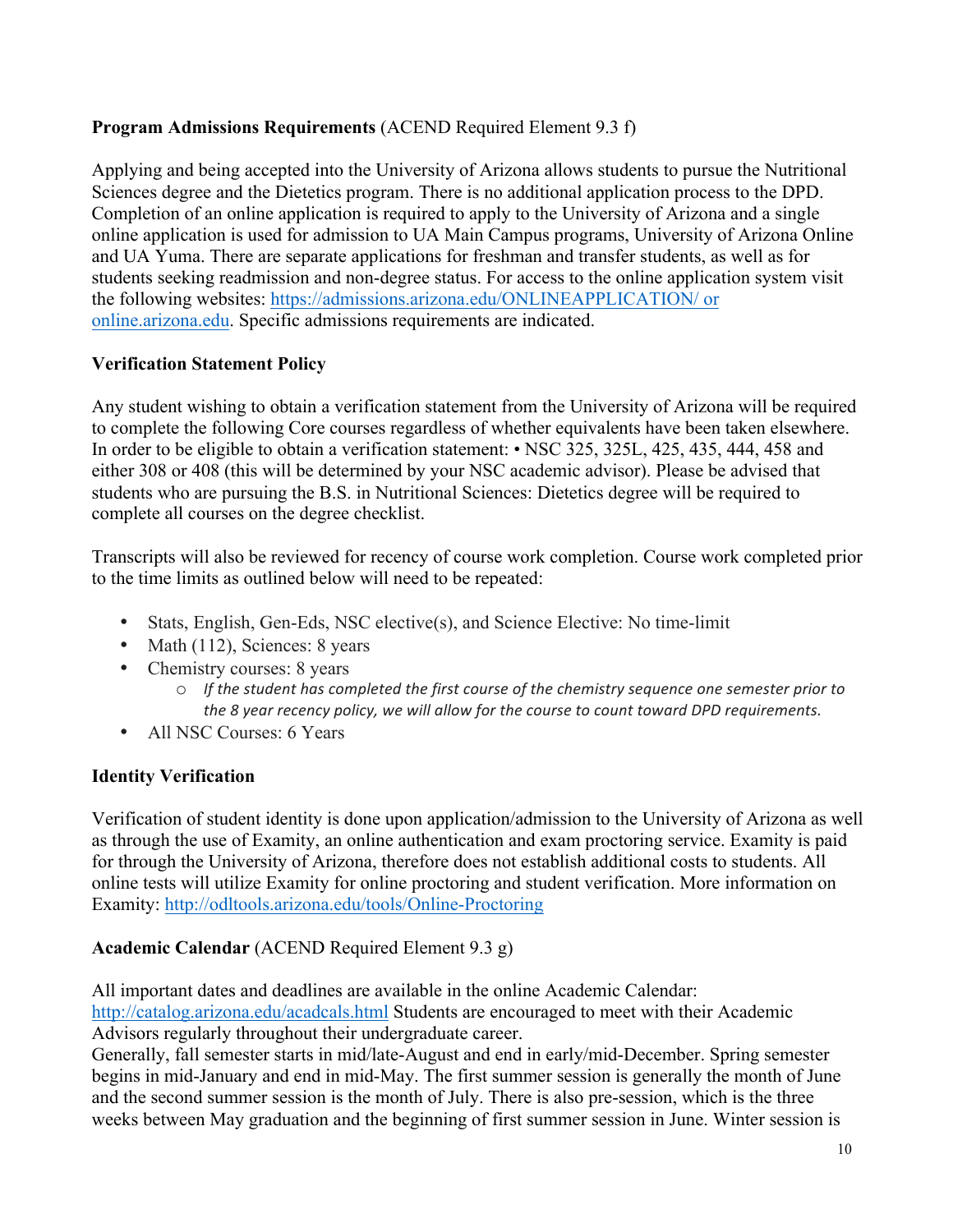the time between December graduation and the beginning of spring semester in January. Holiday closures will follow the official UA Holiday Schedule: https://catalog.arizona.edu/calendar/2019-2020 academic-calendar

# **Code of Ethics**

All members of the Academy of Nutrition and Dietetics, as well as students and interns of AND professional programs should be familiar with the AND Code of Ethics. A full description of the AND Code of Ethics is available here

University of Arizona students must abide by the Student Code of Conduct as outlined here: http://deanofstudents.arizona.edu/studentcodeofconduct

# **Withdrawal and Refund of Tuition and Fees** (ACEND Required Element 10.2 p)

A withdrawal from the University is defined as leaving the University by dropping all classes after having paid registration fees. Information on leaving the University is available at the following website: http://catalog.arizona.edu/policy/leaving-university

#### **Opportunities for Professional Leadership and Experiential Learning** (ACEND Required Element 9.3 l)

A number of opportunities are available for leadership and experiential learning throughout an undergraduate's time at UA. These opportunities are usually announced in classes or on the NSC undergraduate listserv. Students are encouraged to take advantage of these opportunities as often as possible for knowledge as well as skill development. A number of NSC courses also provide a variety of experiential learning activities.

- **UA Main Campus (Tucson) -** Students are placed in various locations within the community in order to apply concepts from class as well as to gain experience in the field. Students are not expected to replace employees but to provide support as directed by the course instructor and the onsite supervisor. The UA has a number of affiliations with medical centers, schools, long-term care centers, etc. which afford the student a variety of skill development opportunity. Many sites require students to have the appropriate immunizations – check with the course instructor for requirements.
- **UA Yuma** A number of experiential learning sites have been identified in Yuma and additional sites will be engaged with the program as opportunities are available. Students are also required to identify sites to complete required assignments and activities across the DPD curriculum.
- **Arizona Online** Students pursuing the DPD program in the University of Arizona Online campus will be required to identify experiential learning sites to meet assignment and activity requirements in a number of courses. Fair warning will be given at the beginning of the semester so that a site which meets the necessary specifications can be identified by the student. In some cases, when the site requires, the UA DPD will establish contracts known as Affiliation Agreements with experiential learning sites prior to the student beginning their experiential learning activities.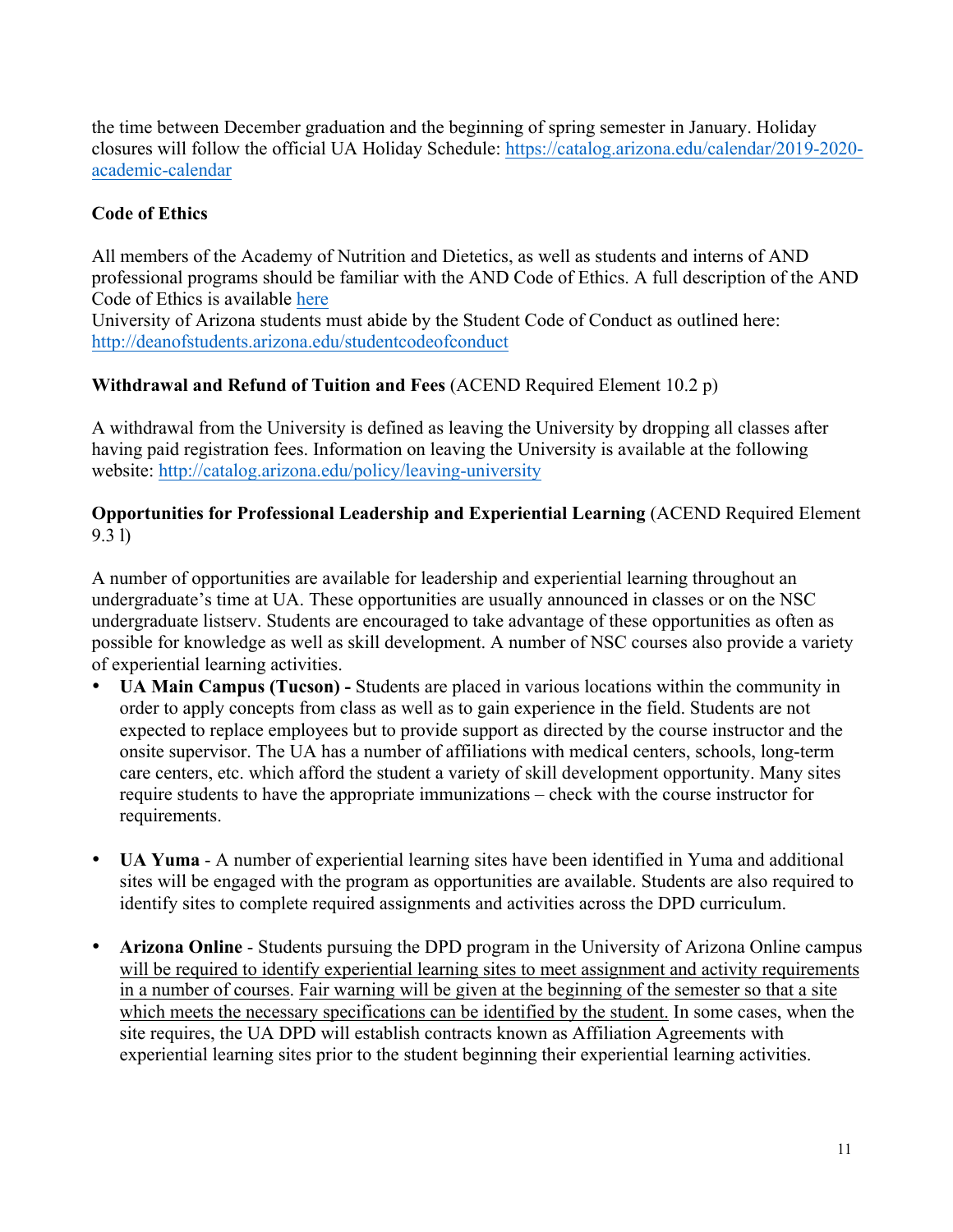# **Risk Management** (ACEND Required Element 10.2 a)

University of Arizona students enrolled in university training programs are insured for liability by the State of Arizona Risk Management Program, as authorized by Arizona Revised Statutes §41- 621. Coverage is applicable for general and professional liability. The referenced statute that authorizes this coverage does not specify dollar limits of coverage, and coverage does not expire. Questions regarding coverage may be directed to Steve Holland, UA Chief Risk Officer at (520) 621-1790 or sholland@email.arizona.edu

#### **Membership in Professional Associations**

#### **Local District Affiliate of the Academy of Nutrition & Dietetics**

All students are encouraged to take an active role in professional organizations to maximize your university and/or internship experience. Student membership in your local district affiliate of the Academy of Nutrition and Dietetics is an indication of your commitment and interest in the profession. Attending the district association meetings offers many opportunities for volunteerism and networking with local RDNs. Meetings also provide educational sessions with a variety of guest speakers.

# **Academy of Nutrition & Dietetics**

Students interested in pursuing a career in dietetics are encouraged to become a student member of the Academy of Nutrition & Dietetics (AND). Membership applications are available from the DPD Director, the Academic Advisors and on the AND website (www.eatrightpro.org). The membership year is from June 1 thru to May 31; dues are not prorated if you become a member after June 1. Currently the dues for an annual student membership are \$58. There are many benefits associated with being an AND member including ability to apply for scholarships, ability to stay informed on hot nutrition topics and latest evidence-based guidelines, access to the AND evidence analysis library and discounts on AND programs and products. Membership in AND automatically makes you a member in the state AND affiliate.

#### **Nutritional Sciences Clubs (UA Main Campus Only)**

The UA Nutritional Sciences Clubs are ASUA recognized non-profit organizations run by nutrition students. The clubs include: Nutritional Sciences Club, Food Science Club, Veggie Cats, Sports Nutrition Club, and the Mediterranean Diet and Health Club. The clubs offer opportunities for nutrition students to:

- Gain community experience
- Develop professional and leadership skills
- Network with professionals in the field
- Establish meaningful connections with peers

# **Academic Integrity/Honesty** (ACEND Required Element 10.1 b)

This course operates under the academic codes as described in the Student Code of Academic Integrity: http://deanofstudents.arizona.edu/policies-and-codes/code-academic-integrity. No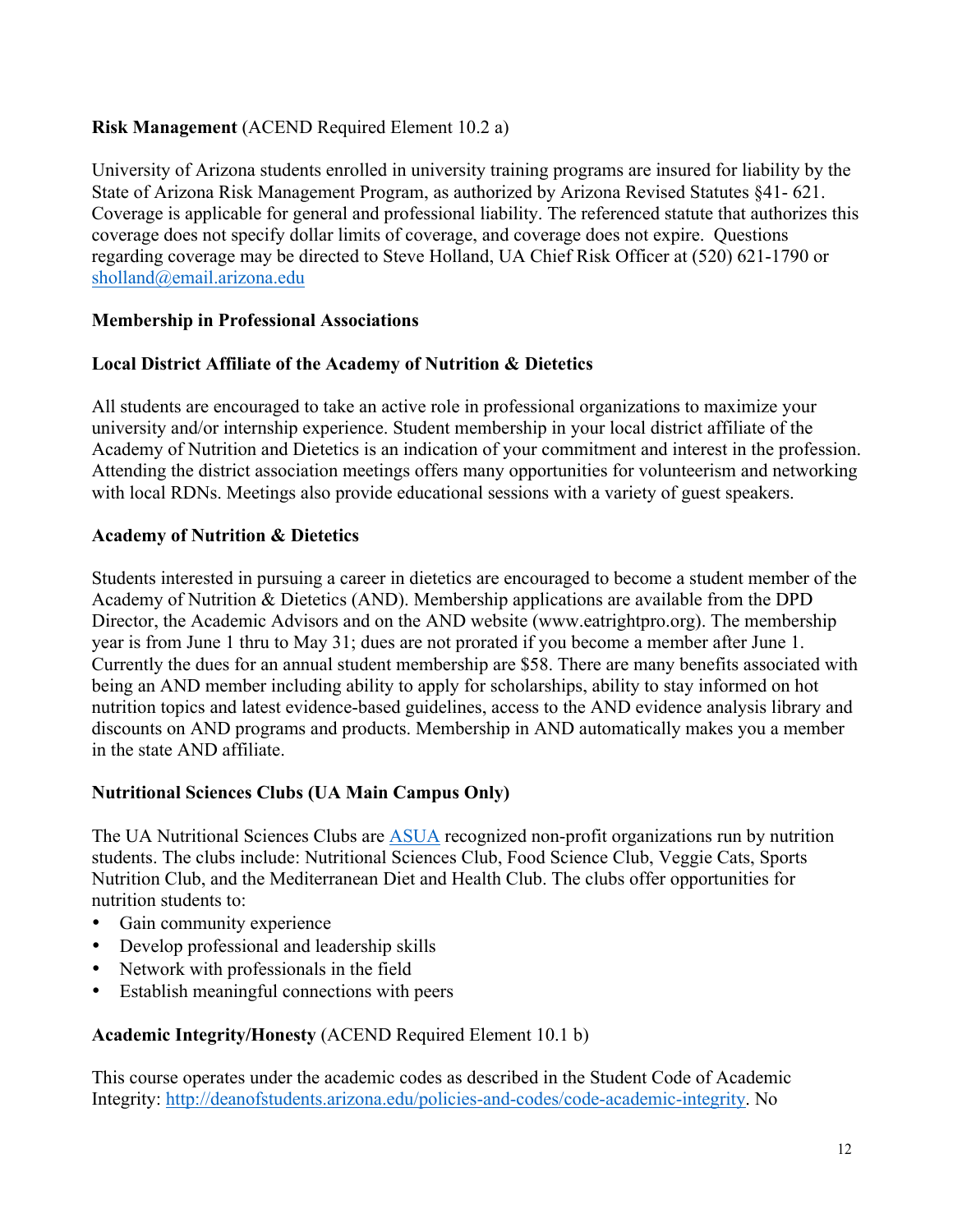threatening or harassing behavior will be tolerated. See the University's policies against threatening behavior by students: http://policy.web.arizona.edu/sites/default/files/Nondiscrimination.pdf. **Access to Personal Files** (ACEND Required Element 10.2 s)

Students and former students have the right to inspect and review their education records within 45 days from making such a request through the Office of the Registrar. The Family Educational Rights and Privacy Act of 1974, commonly referred to as FERPA or the Buckley amendment, is a federal law designed to protect the privacy of a student's educational record. FERPA grants adult students (18 and older) the following rights:

- The right to inspect and review their educational records
- The right to seek the amendment of their educational records
- The right to consent to the disclosure of their educational records
- The right to obtain a copy of their school's Student Records Policy
- The right to file a complaint with the FERPA Office in Washington, D.C. Family Policy Compliance Office. U.S. Department of Education, 400 Maryland Avenue, SW, Washington, DC 20202-4605.

The institution is not required to permit students to inspect and review the following:

- Information about other students.
- Financial records of parents.
- Confidential letters of recommendation if they waived their right of access.

Additional information can be accessed at the following website:

http://www.registrar.arizona.edu/ferpa/default.htm

#### **Protection of Privacy** (ACEND Required Element 10.2 r)

In general, the University will not release "personally identifiable information" from a student's education record without the student's prior written consent; however, FERPA allows disclosure without student consent under the following circumstances:

- School employees who have a "legitimate educational interest" in the records in order to perform their duties
- Other schools where a student seeks to enroll or is enrolled
- Accrediting organizations
- Organizations doing certain studies for or on behalf of the University
- Appropriate parties to determine eligibility, amount or conditions of financial aid, or to enforce the terms and conditions of aid
- Parents of a "dependent student," as defined in the Internal Revenue Code, when the parent has provided a notarized affidavit, along with a copy of the relevant page of the parent's most recent income tax return indicating the student's dependent status. Affidavits must be updated annually, otherwise, prior written permission from the student is required
- Certain government officials of the U. S. Department of Education, the Comptroller General, and state and local educational authorities, in connection with an audit, authorized representatives of the U. S. Attorney General for law enforcement purposes or state or federally supported education programs
- Individuals who have obtained a judicial order or subpoena
- School officials who have a need to know concerning disciplinary action taken against a student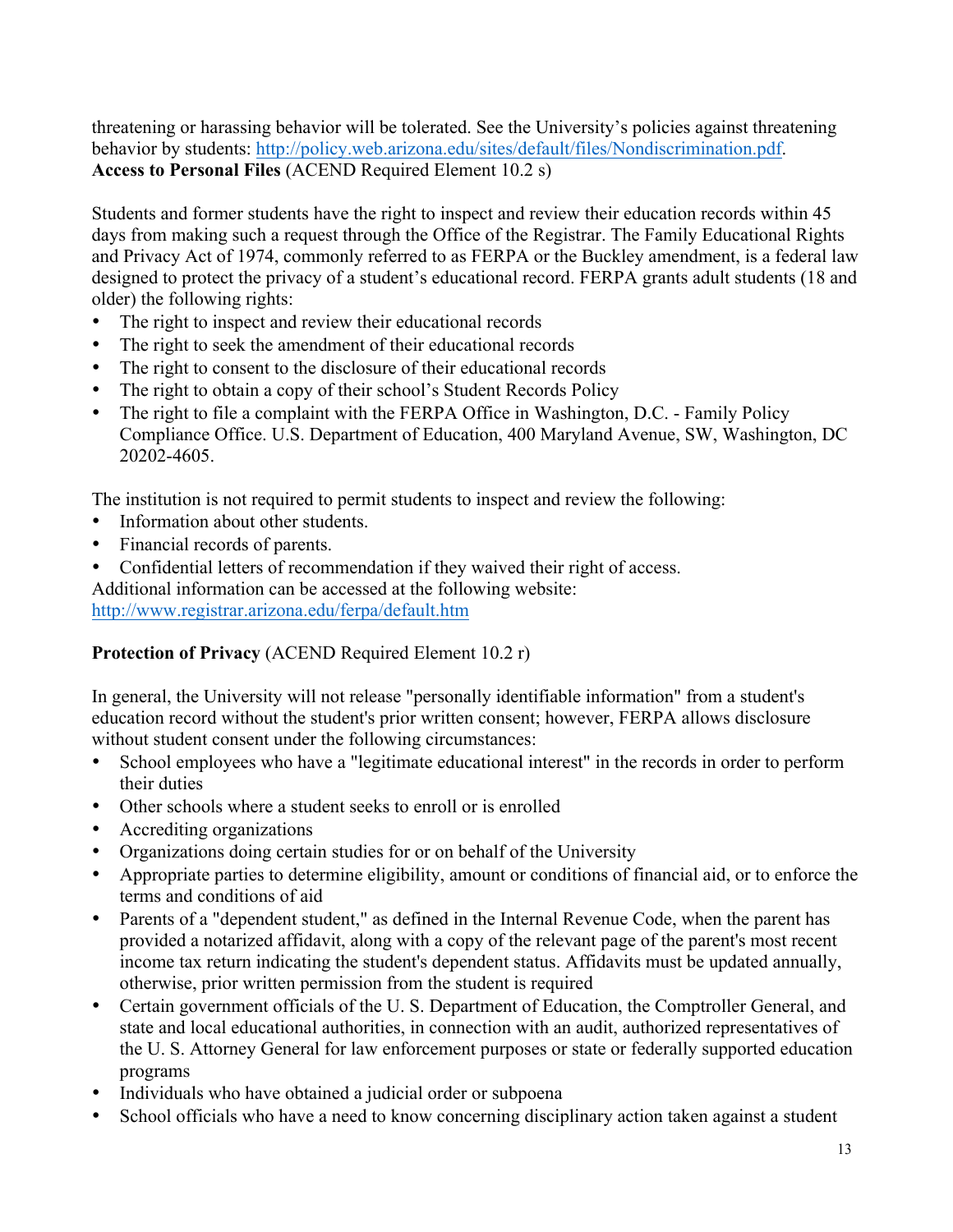- Appropriate parties who need to know in cases of health and safety emergencies when necessary to protect the student and/or others
- An alleged victim of a crime of violence or non-forcible sexual offense has a right to learn the results of a disciplinary proceeding conducted by the institution against the alleged perpetrator of the crime.
- Information regarding any violation of university policy or state, federal or local law, governing the use or possession of alcohol or a controlled substance may be released to the parents or legal guardian of a student under the age of 21
- Those requesting "directory information" on a student provided the student has not requested his or her information be withheld

• Approved vendors /3rd party operators contracted with the university to provide services. FERPA allows for disclosure in the above circumstances, but disclosure is not required. Additional information can be accessed at the following website: http://www.registrar.arizona.edu/ferpa/default.htm

**Access to Student Support Services** (ACEND Required Element 10.2 t)

**Campus Health:** Students enrolled at the University of Arizona have access to Campus Health Services, which provides a variety of support services including: counseling and psychological services, health services, pharmacy, and preventive services. Additional information can be accessed at http://www.health.arizona.edu/main.htm.

**The Office of Scholarships and Financial Aid**: Administers aid through a variety of programs. To be eligible for financial aid, students must be registered as degree seeking and making satisfactory progress toward degree completion. To access financial aid information see the following website: http://financialaid.arizona.edu/.

**The Disability Resource Center (DRC)**: Leads the University in a progressive and proactive approach to campus accessibility. Our goal is to ensure that disabled students, employees and visitors, have a similar, if not identical, experience to that of their non-disabled counterparts. In addition to facilitating individual accommodations, DRC works proactively to impact the systemic design of our campus environments to be seamlessly accessible, reducing or eliminating the need for any individual accommodations or modifications. https://drc.arizona.edu/

**The Office of Multicultural Engagement:** This website serves as the portal to UA's inclusive excellence efforts and resources. Here, you will find information to help you participate in these efforts — from student clubs to faculty support. We invite you to make a difference in diversity by practicing inclusiveness. https://diversity.arizona.edu/academic-programs-support-centers

**For more resources: http://advising.arizona.edu/content/resources-tools**

# **Dress Code**

Students should review the DPD course syllabi for any dress code requirements. Questions should be discussed with the course Instructor.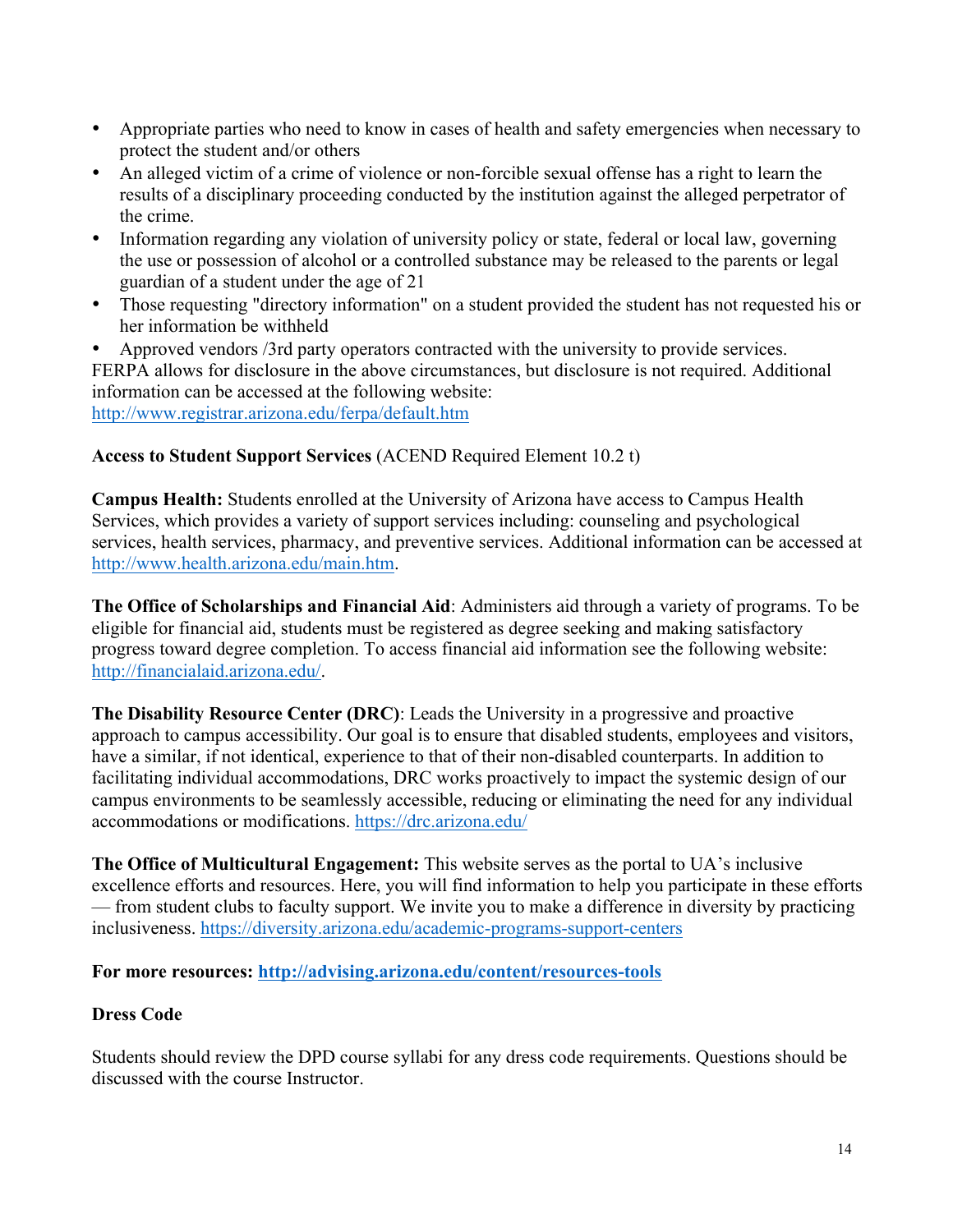#### **Attendance Policy**

Students should check the course syllabus for class attendance policy as these vary from course to course.

#### **Exit Interview**

Upon filing degree candidacy paperwork with Graduation Services, students are required to complete a program evaluation. The evaluation is then provided to the DPD Director for review and analysis.

#### **Non-Discrimination Policy**

The University of Arizona is an equal opportunity, affirmative action institution. The University does not discriminate on the basis of race, color, religion, sex, national origin, age, disability, veteran status, sexual orientation, or gender identity in its programs and activities. The following persons have been designated to handle inquiries regarding the nondiscrimination policies:

| Title IX Officer                         | ADA/504 Compliance Officer           |
|------------------------------------------|--------------------------------------|
| Mary Beth Tucker                         | Sue Kroeger                          |
| Director, Office of Institutional Equity | Director, Disability Resource Center |
| University Services Building, Room 217   | Campus Health Center, Room 104       |
| Phone (520) 621-9449                     | Phone (520) 621-7674; TTY (520) 621- |
| mtucker@email.arizona.edu                | 3268                                 |
|                                          | suek@email.arizona.edu               |
|                                          |                                      |

Anyone who believes that they have experienced sexual harassment or discrimination should call the Office of Institutional Equity (OIE). You will be transferred to an individual with expertise in these areas for advice on handling the situation and information on filing a complaint.

The University's nondiscrimination policies, including sexual harassment, are available on the OIE website (http://equity.arizona.edu/)

Office of Institutional Equity The University of Arizona University Services Building, Room 217 P.O. Box 210158 Tucson Arizona 85721-0158 Phone (520) 621-9449

#### **Insurance Requirements** (ACEND Required Element 10.2 a)

Although highly recommended, domestic University of Arizona students are not required to have personal health insurance. International students are required to have personal health insurance. Professional liability insurance is not required.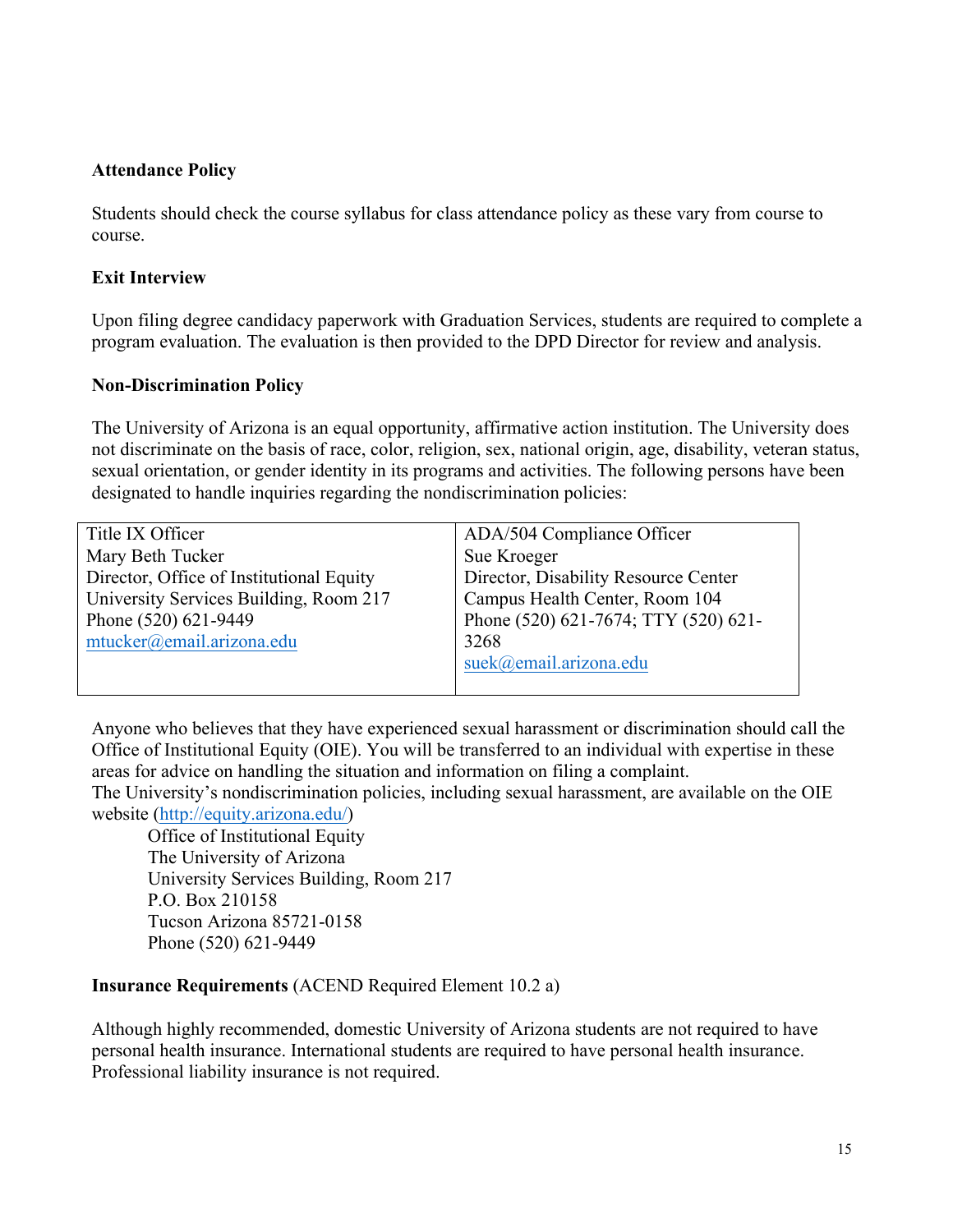# **Liability for Safety in Travel to or from DPD Experiential Learning Sites** (ACEND Required Element 10.2 b)

Transportation to and from all supervised practice facilities is the responsibility of the student/intern. Interns using a personal vehicle for transportation must provide proof of auto insurance to the program director prior to the start of the first rotation. Additionally, University of Arizona students enrolled in university training programs are insured for liability by the State of Arizona Risk Management Program, as authorized by Arizona Revised Statutes §41-621. Coverage is applicable for general and professional liability. The referenced statute that authorizes this coverage does not specify dollar limits of coverage, and coverage does not expire.

# **Injury or Illness while in a Facility for DPD Experiential Learning** (ACEND Required Element 10.2 c)

Students and interns who are injured or become ill while in a supervised practice facility should seek appropriate care (emergency room, Campus Health Service, primary care physician, etc.). Students and interns are medically and financially responsible for any health emergencies and/or healthcare needs.

# **Immunizations**

Proof of negative TB test and other vaccinations may be required for some DPD courses and experiential learning opportunities – check the course syllabus.

# **Drug Testing and Criminal Background Checks** (ACEND Required Element 10.2 d)

Drug testing and criminal background checks are not completed for DPD students.

#### **Educational Purpose of Experiential and Supervised Practice Experiences** (ACEND Required Element 10.2 e)

Rotation schedules and outlines of learning activities for each rotation will be provided by the program director to preceptors. Students and interns are not to be used as replacement for staff or complete staff work responsibilities unless the task(s) specifically relates to completion of program competencies. Experiential learning/rotation sites provide hands-on learning opportunities. Students and interns work with business owners and their employees to gain valuable experience that strengthens their knowledge base and skill set and these experiences are not meant as opportunities to replace employees in these respective work places.

# **Student Complaints** (ACEND Required Element 10.2 g)

If students or interns have a complaint related to the DPD Program, they should follow the problem solving process described below. If the issue remains unresolved at the level of the NSC Department Head, students have the right to file a written complaint related to the ACEND accreditation standards directly to ACEND. The written complaint must be submitted to ACEND directly only after all other options with the DPD and University of Arizona have been exhausted. Students may access ACEND by email or via the Internet at <u>acend@eatright.org</u>. Additionally, the University of Arizona offers the following services to aid in conflict resolution: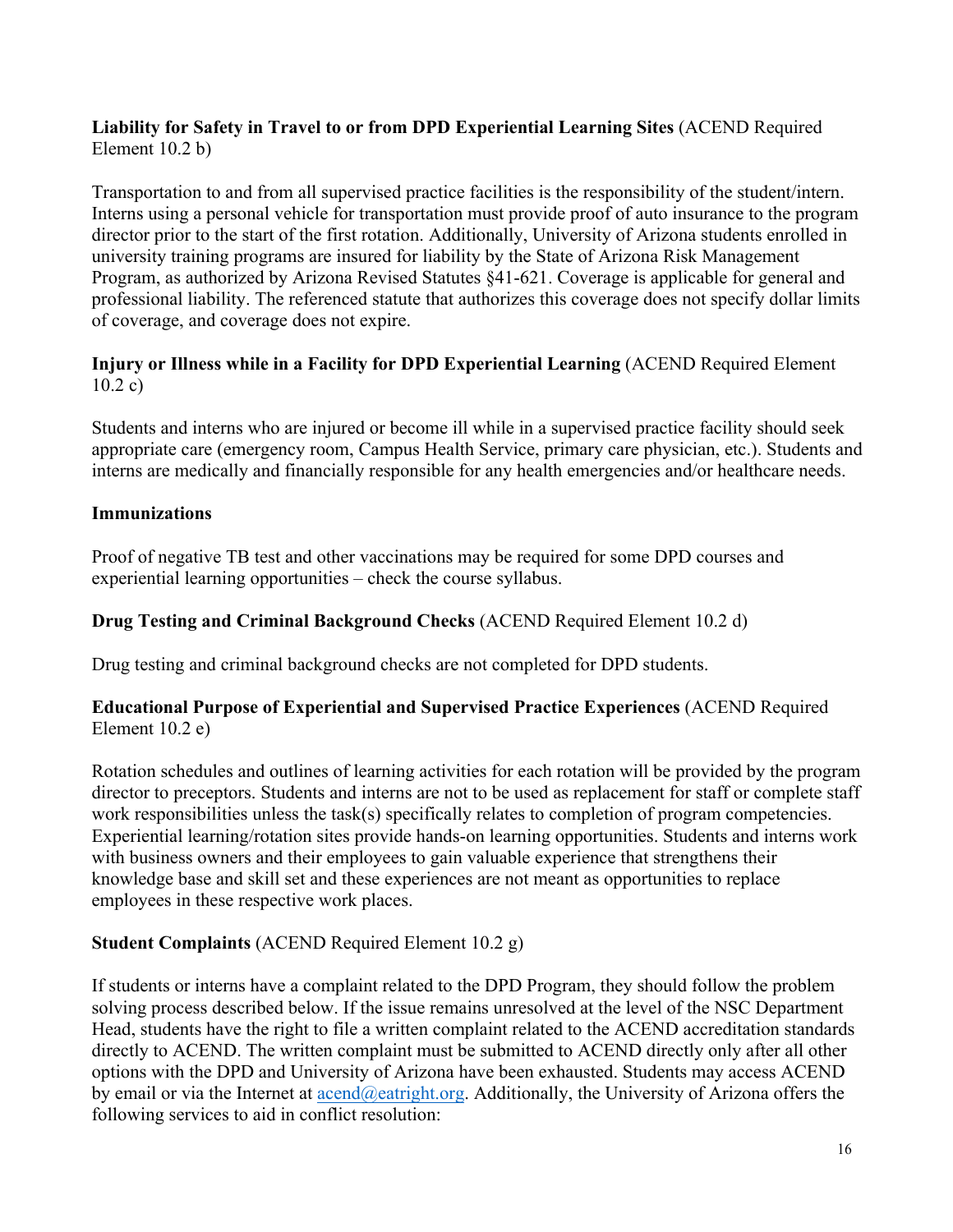- Student Assistance offered by Dean of Students also offers conflict coaching, during which you and a staff member would discuss the conflict, ways you can approach it, and options you have. Please call 621-7057 to schedule an appointment.
- The Ombuds Program is an informal, neutral, confidential and independent resource for any academic or workplace concern.

# **Department Communication Regarding Complaints**

**Academic Advisors:** for matters pertaining to academic programs, curriculum and specific standards and expectations, you should seek the advice of your Academic Advisor.

# **Problem-solving through communication:**

All faculty members in the Department of Nutritional Sciences are available to guide and assist you in the completion of the DPD program. If problems arise, the following is recommended to achieve resolution:

Level 1: Discuss the issue directly and privately to the individual(s) involved (student, faculty, etc.) If the problem cannot be resolved at this level, discuss your concerns with your Academic Advisor. Advisors will recommend that all students with DPD program complaints (regarding faculty, coursework, ethics, etc.) submit an email documenting key details of the complaint including:

- Name
- Topic area for complaint (Faculty/Staff, course, DPD Guidelines/Policies. Other)
- Description of Complaint
- Desired Outcome (Address issue with faculty/staff member, discuss as potential DPD program change for future, suggest making policy change as soon as possible, other)

Level 2: If the problem cannot be resolved at this level, the next appropriate step would be to discuss your concerns with the DPD Director. The DPD Director will make an appointment with the student to review the complaint and discuss next steps to achieve desired outcomes.

Level 3: If the problem cannot be resolved at this level, the next appropriate step would be to discuss your concerns with the Nutritional Sciences Department Head, Dr. Scott Going.

**Level 4:** If resolution is not reached at this level, the NSC department head will advise you of further appropriate action. Additionally, the UA complaint process can be found at: https://deanofstudents.arizona.edu/faqs

# **Assessment of Prior Learning** (ACEND Required Element 10.2 i)

To complete and meet all of the DPD requirements for a verification statement, a student must:

- 1. Earn (or have previously earned) at the minimum a bachelor's degree.
- 2. Complete all UA DPD courses or accepted equivalent courses from accredited universities (See DPD Course List). The required DPD courses for the verification statement equal a total of 88 units of academic credit. Only courses with a grade of C or better will be accepted for transfer.
- 3. Have a cumulative grade point average of 2.75 or better, including UA and any transfer courses, or at the discretion of the DPD director.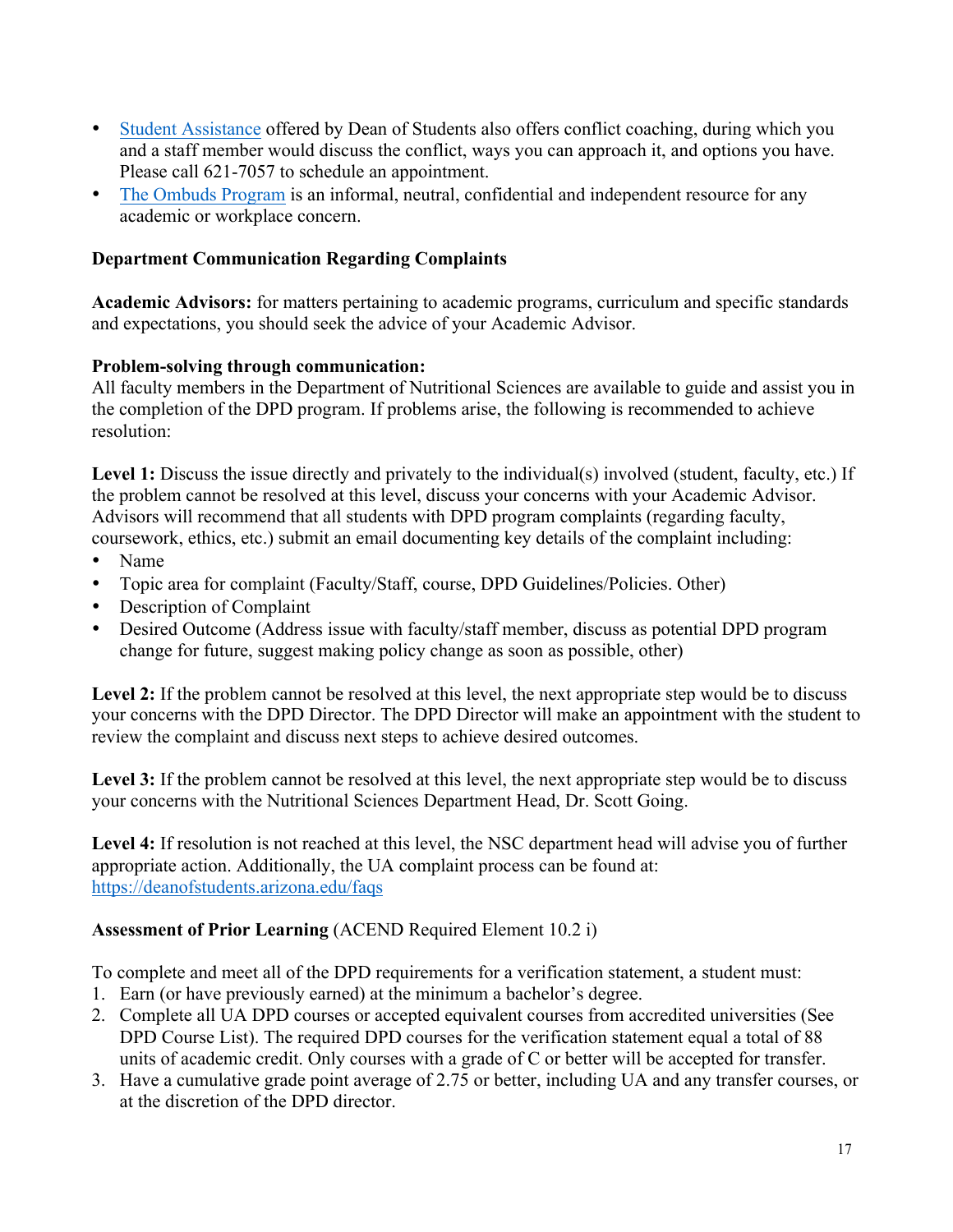**International coursework:** The following required DPD courses will not be accepted from an institution outside of the United States because they include content that is specific to dietetics practice guidelines for practice in the United States: Nutrition and the Lifecycle (NSC 301), Foundations in Medical Nutrition Therapy (NSC 325), Medical Nutrition Therapy I (NSC 425), Medical Nutrition Therapy II (NSC 435), Community Nutrition (NSC 444), Food Service Organization & Management (NSC 458).

International transcripts must be evaluated by an ACEND approved foreign degree evaluation agency prior to being evaluated by the Department of Nutritional Sciences: https://www.eatrightpro.org/acend/students-and-advancing-education/information-forstudents/foreign-degree-evaluation-agencies

**Non-degree seeking students:** A minimum of 24 units of coursework must be completed at the University of Arizona in order to receive a verification statement.

Students holding a Bachelor's degree or equivalent can request a transcript review by the program director or a designated appointee (such as an academic advisor). DPD course deficiencies that are identified must be completed before a Verification Statement will be awarded. At the discretion of the director, DPD course requirements may be substituted or waived based on the collective experiences of the individual student, such as in work history or prior coursework. All non-degree seeking students **will be required to complete** the following courses in order to obtain a verification statement: NSC 325/325L, 425, 435, 444, 458 and either 308 or 408.

**Transfer Credit Process:** As you begin the application process, it is important that coursework completed at other institutions is evaluated as soon as possible. Below is the list of courses that are needed as a foundation before you begin upper-division coursework.

| <b>Course Subjects:</b>      | <b>University of Arizona Requirement</b> |
|------------------------------|------------------------------------------|
| General Chemistry I          | <b>CHEM 151</b>                          |
| General Chemistry II         | <b>CHEM 152</b>                          |
| General Biology I            | <b>MCB 181R/L</b>                        |
| Microbiology                 | <b>MIC 205A/L</b>                        |
| Organic Chemistry I          | CHEM 241A                                |
| Anatomy & Physiology I       | <b>PSIO 201</b>                          |
| Anatomy & Physiology II      | <b>PSIO 202</b>                          |
| Biochemistry                 | BIOC 384 or BIOC 385                     |
| College Algebra, or any Pre- | MATH 112, etc.                           |
| calculus/Calculus            |                                          |

#### **If you believe you have completed equivalent courses at another institution, you'll need to provide syllabi to determine their transferability. Any courses on the above list taken greater than what is outlined in the recency policy will need to be retaken.**

- 1. Collect syllabi from the institution(s) where you took the course(s)
- 2. Submit the Course Equivalency form for each course you'd like to be evaluated.
- 3. Our Transfer Articulation Office will evaluate each course.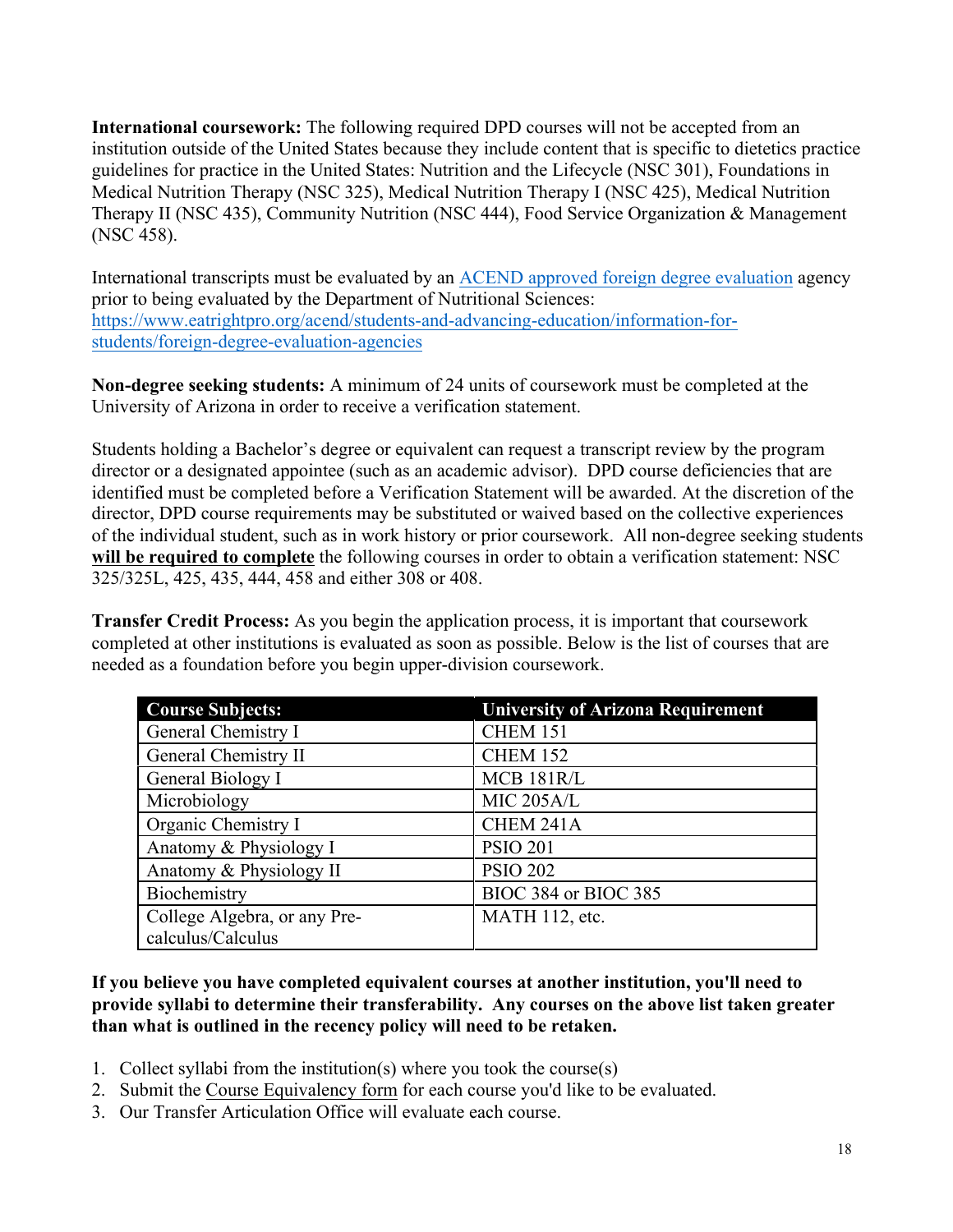Having these courses evaluated ahead of time will expedite your transfer process, and quicken your ability to enroll in courses.

#### **Formal Assessment of Student Learning and Regular Reports of Performance** (ACEND Required Element 10.2 j)

Formal evaluation of student learning and performance occurs in all DPD courses using various assessment modalities including but not limited to quizzes, online discussions, papers, group projects and class presentations, community nutrition presentation, and exams. Students are informed of their progress on a regular basis as all Instructors utilize the University's D2L online system for course management. Many opportunities exist for informal feedback about performance. These should be viewed as opportunities to gain insight and adjust performance. Examples of informal evaluation include, but are not limited to, daily feedback and discussions with DPD faculty and/or TAs on class assignments/exams, skill development, presentations and projects.

Students are encouraged to meet with the undergraduate advisor at least once per semester to track progress in the program. All students must maintain good academic standing by earning an overall GPA of at least 2.0. Earning less than a 2.0 results in the student being placed on academic probation, and if the GPA is not improved, college dismissal or disqualification as per University policy. DPD students with a GPA <3.0 will be contacted by their Academic Advisor each fall semester to alert them of their status and recommend they schedule an advising appointment to discuss their performance.

#### **Program Retention and Remediation** (ACEND Required Element 10.1 b and c)

Students are encouraged to meet with the undergraduate advisor at least once per semester to track progress in the program from enrolling in courses for the next semester; all new students are required to attend an advising session during their first semester or they are restricted from enrolling for the next semester. All students must maintain good academic standing by earning an overall GPA of at least 2.0. Earning less than a 2.0 results in the student being placed on academic probation, and if the GPA is not improved, college dismissal or disqualification. DPD faculty will notify the Academic Advisor of students who are performing poorly in their courses. Students having a GPA <3.0 will be contacted by their Academic Advisor and/or DPD Director to notify them of their standing during UA course registration each spring and fall semester. Students will be advised to make an appointment with their Advisor to review their academic performance and strategize on options for improving academic standing. Academic advisors and DPD Director will discuss the options available to students who do not meet the minimum requirements to obtain a verification statement. Students on probation for the first time  $(\leq 2.0 \text{ GPA})$  are required to enroll into CALS 195A – Cultivating Academic Learning Strategies. NSC Advisors lead a section of this course each spring. This course is designed to provide students with the opportunity to cultivate the skills, values and attitudes necessary to become confident and successful students. It will also introduce students to university and college procedures and assist in identifying their educational goals. Skills taught in this class are time management, motivation, listening, note taking, exam preparation and use of campus resources and advising. Students will have the opportunity to further explore their major and career options.

#### **Disciplinary/termination Procedures**

See above policy.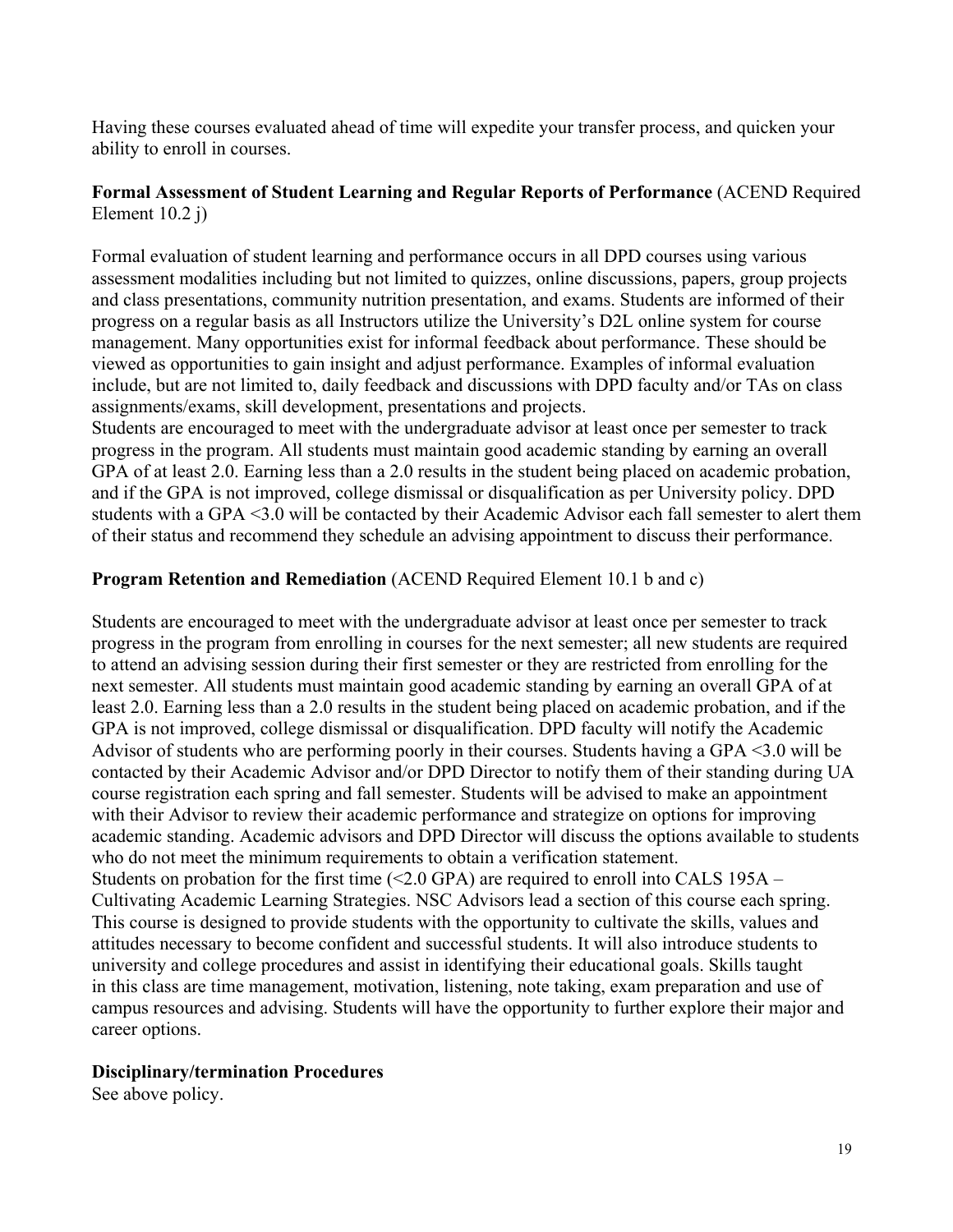# **Conditions for Being Awarded a Verification Statement** (ACEND Required Element 10.2 n)

Upon successful completion of the required preliminary courses, Dietetics majors may continue to pursue the degree and obtain a Verification Statement. The University of Arizona's DPD has established the following criteria to obtain a Verification Statement:

- 1. Completion of all UA DPD courses or equivalent courses from accredited universities (See DPD Course List). Only courses with a grade of C or better will be accepted for transfer.
- 2. An overall grade point average of 2.75 or better, including UA and any transfer courses, or at the discretion of the DPD director.
- 3. All non-degree seeking students **will be required to complete** the following courses in order to obtain a verification statement: NSC 325/325L, 425, 435, 444, 458 and either 308 or 408.

Students holding a Bachelor's degree or equivalent can request a transcript review by the program director. DPD course deficiencies identified and completion of the required course work outlined above must be completed before a Verification Statement will be awarded. At the discretion of the director, DPD course requirements may be substituted or waived based on the collective experiences of the individual student, such as in work history or prior coursework.

#### **Conditions for Graduation from DPD**

Students will be permitted to graduate upon successful completion of the DPD program requirements listed in the University of Arizona Academic Catalog for the year in which they entered the program, or a later year if the student elects to adopt updated catalog requirements during their academic program. The program typically takes about 4 years to complete but completion time varies for each students. The expected timeline for graduation does not vary based on the campus in which the DPD is completed (UA Main, UA Yuma, University of Arizona Online), and rather, is dependent on successful completion of courses and number of units achieved each semester. Upon completing all course requirements, students must have both a cumulative GPA of 2.0, as well as a 2.0 in their major coursework.

#### **How to Be Successful as a DPD student** (ACEND Required Element 10.1 c)

The UA Nutritional Sciences faculty members are readily available to assist you in successfully obtaining your RDN/NDTR credentials. However, we have found there are a variety of factors that also promote success in the DPD program as outlined below:

- **Understand why you are attending a university.** Identity specific goals and a useful goal setting process for yourself.
- **Assume responsibility for your own education**—-it's your education, not your advisor's and not your friend's. Good luck!
- **Learn what resources your campus offers and where they are located.** UA has academic and personal support services that are free and confidential. Successful people use them.
- **Know how to find information on campus, including at the library.** The library isn't as formidable as it might seem, and it offers a wealth of resources. The librarians are there to help you.
- **Make use of your academic advisor.** Your advisor is there to guide and support you. You should take the opportunity to meet with your advisor at times other than registration.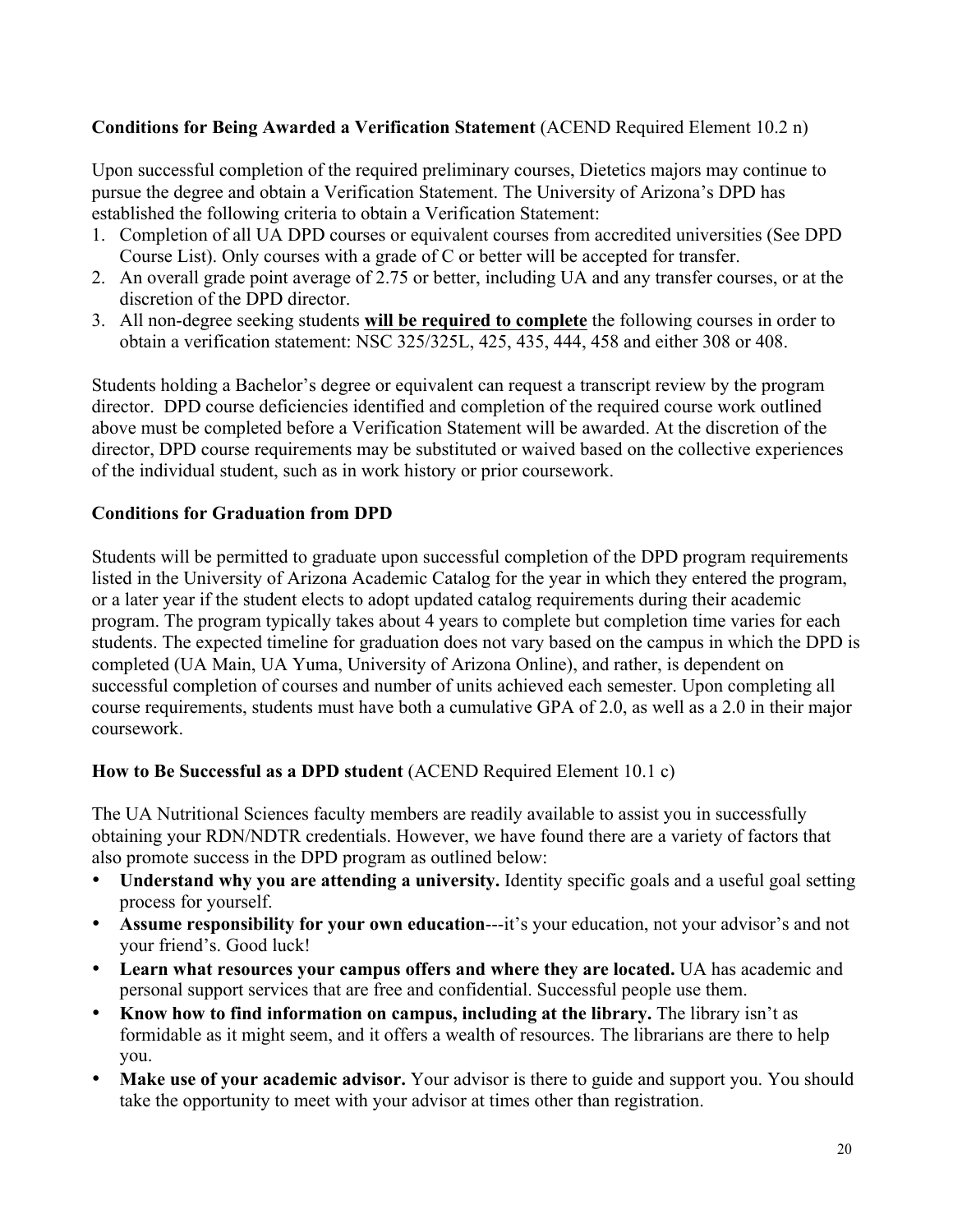- **Members of the campus community care about your survival.** Get to know at least one. It takes only one person to make a difference. It might be the leader of your orientation seminar, an instructor, an academic advisor, someone at the career or counseling center, a dean, or an advisor to a student organization. You will need to take the initiative to establish this relationship, but it will be well worth it.
- **If you are attending classes full time, try not to work more than 20 hours per week.** Most students begin a downhill slide academically when they work beyond 20 hours per week. If you need more money, talk to a financial aid officer. Students who work on campus tend to do better in classes and are more likely to stay enrolled than those working off campus.
- **Assess and improve your study habits.** Find out about your own learning style. This will help you learn how to take better, more efficient notes in class, and be more successful on tests. The THINK TANK, the office of Academic Success & Achievement, Career Services, and the SALT Center for Learning Disabilities can assist you. Information on UA services can be found at: http://www.arizona.edu/academic-support
- **Develop critical thinking skills.** Challenge, ask why, and look for unusual solutions to ordinary problems and ordinary solutions to unusual problems.
- **See your instructor outside of class.** It's okay to go for help. Students who interact with instructors outside of class tend to stay in college longer.
- **Improve your writing.** Employers want graduates who can write. Write every day; the more you write, the better you will write. The THINK TANK is there to provide assistance.
- **Show up for class.** When asked what they do differently if they could do it all over again, most seniors say, "Go to class and participate. Be there!"
- **Join a study group.** Studies have shown that students who study in groups get the highest grades and survive college better.
- **Develop your computer skills.** You should be comfortable with basic file manipulation, the use of a standard word processing program, and e-mail.
- **Try to have realistic expectations.** At first you may not make the grades you could be making or made in high school. If you were a star athlete in high school, you might not be in college. Develop realistic goals for yourself.
- **Get involved in campus activities.** Visit the Student Development Office. Work for the campus newspaper. Join a club or organization, or campus ministry. Play intramural sports. Most campus organizations welcome newcomers—you're their lifeblood. Students who join even one group are more likely to graduate.
- **Take your health seriously.** How much sleep you get, what you eat, whether you exercise, and what decisions you make about such things as drugs or alcohol, all contribute to your well- being. Be good to yourself and you'll be happier and more successful. Find healthy ways to deal with stress. Campus Health and the THINK Tank can help you.
- **Visit the Nutritional Sciences Student Nutrition Advising Center (SNAC) early in your first year.** See a career counselor before you get too far along in college, even if you have chosen your academic major. Discuss career opportunities with your Academic Advisor.

*Adapted for Your College Experience; Strategies for Success by John Gardner, A. Jerome Jewler, and Mary-Jane McCarthy. Concise Second Edition, Wadsworth Publishing Company.*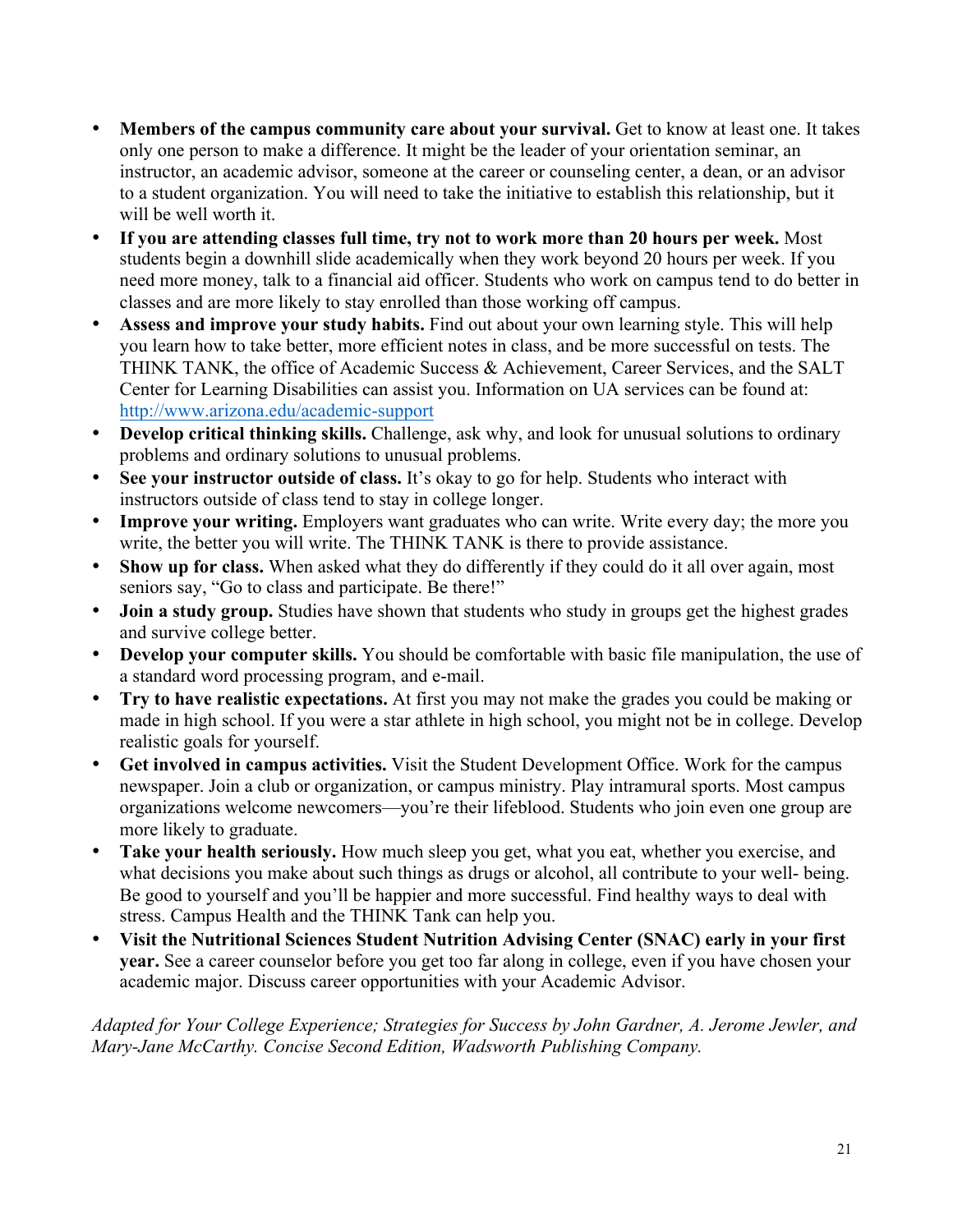**Individualized Supervised Practice Pathway (ISPP) Program Information**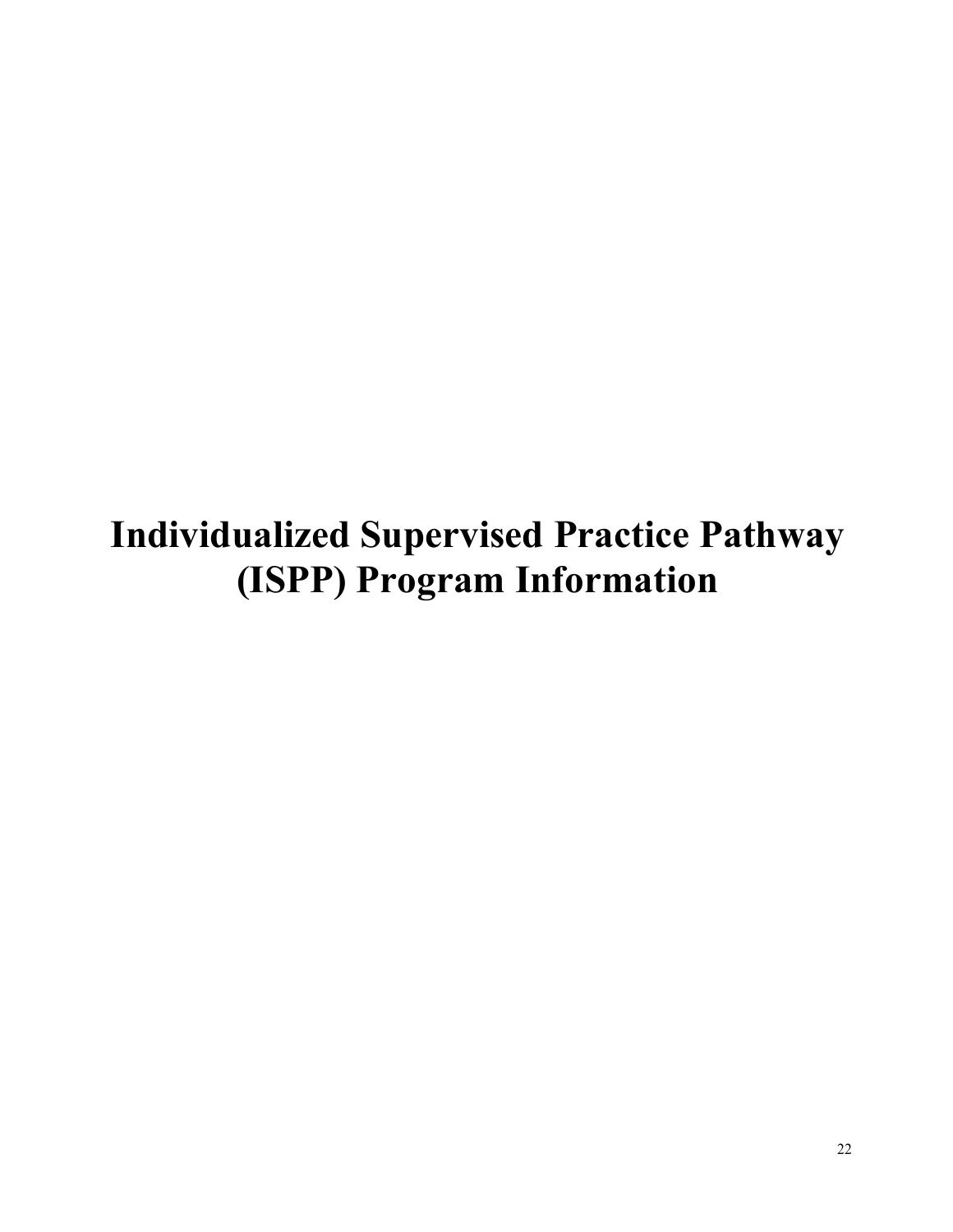# **Dietetics Program Mission Vision, and Goals** (ACEND Guideline 9.3b)

The Nutritional Sciences Department at the University of Arizona takes a collaborative and interdisciplinary approach to discovering, integrating, extending and applying knowledge and skills related to nutritional sciences to prevent disease and to promote optimal nutritional status, health and well-being. The Nutritional Sciences Department is housed in the College of Agriculture & Life Sciences (CALS).

# *CALS' purpose, mission and vision are:*

# *Purpose:*

To ensure resilience and health of our communities, people, environments, and economies locally, regionally, and globally.

#### *Mission:*

To educate students and communities in ways that enable their future success in the regional and global economies. To develop new knowledge and new technologies to benefit society.

#### *Vision:*

To be the most important driver in Arizona's economy and the world's top college in 21st century agriculture, life sciences, and commerce.

# *The Department of Nutritional Sciences' purpose and mission are:*

#### *Purpose:*

Advance knowledge of nutrition in the promotion of health.

#### *Mission:*

To provide outstanding research, graduate and undergraduate programs, and outreach education that advances nutrition and physical activity in optimizing health for all people.

#### *The DPD Program's mission, goals and objectives are:*

#### *Mission:*

*The mission of the program is to prepare program graduates with the foundation knowledge and skills in dietetics leading to eligibility for the CDR credentialing exam to become a registered dietitian nutritionist.*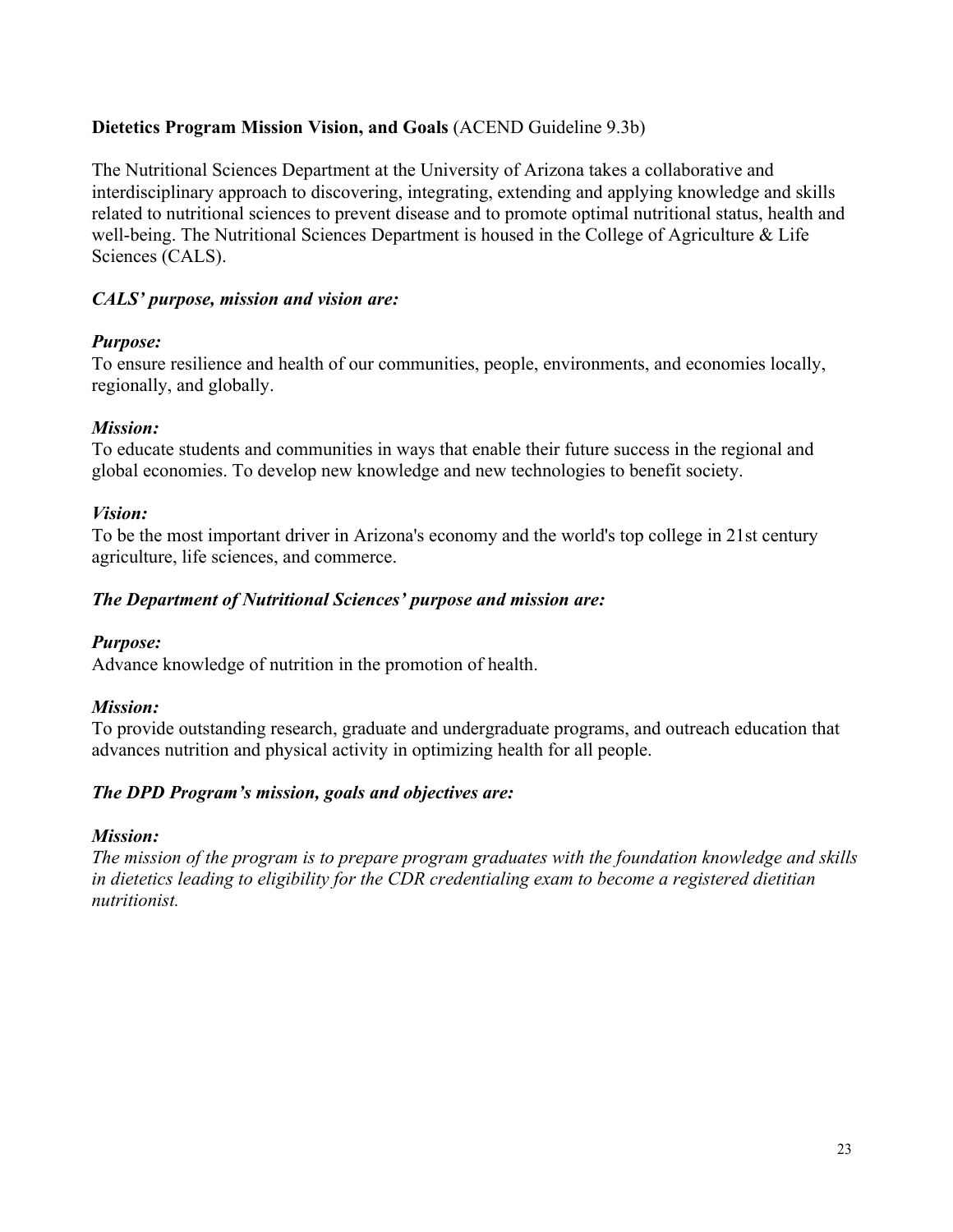*ISPP Program Goals:* \*Program outcome data are available upon request (ACEND Required Element 9.3c).

#### Goal #1: The program will provide graduates a quality education for entry into supervised practice, graduate school, or the workforce in nutrition or a related field.

#### **ISPP Objectives:**

- 1. The program's one-year pass rate (graduates who pass the registration exam within oneyear of first attempt) on the CDR credentialing exam for dietitian nutritionists is at least 80%. (ACEND Standard 3, Required Element 3.43b)
- 2. 80% of ISPP Interns complete program/degree requirements within 150% of the program length. (ACEND Standard 3, Required Element 3.43b)
- 3. 90% of ISPP interns will be employed in the field of nutrition and dietetics within one year of completing the program. (ACEND Standard 3, Required Element 3.43a)
- 4. 80% of ISPP Interns will rate the overall quality of the program as "excellent" or "good". (ACEND Standard 3, Required Element 3.43a)

**Goal #2: The program will provide experiential learning opportunities to prepare graduates with**  the skills, knowledge and beliefs to be successful in supervised practice, graduate school or the **workforce** in nutrition or a related field.

#### **ISPP Objectives:**

- 1. The program's one-year pass rate (graduates who pass the registration exam within oneyear of first attempt) on the CDR credentialing exam for dietitian nutritionists is at least 80%. (ACEND Standard 3, Required Element 3.43b)
- 2. 80% of ISPP Interns complete program/degree requirements within 150% of the program length. (ACEND Standard 3, Required Element 3.43b)
- 3. 90% of ISPP interns will be employed in the field of nutrition and dietetics within one year of completing the program. (ACEND Standard 3, Required Element 3.43a)
- 4. 80% of ISPP Interns will rate the overall quality of the program as "excellent" or "good". (ACEND Standard 3, Required Element 3.43a)
- 5. 85% of employers will express satisfaction with graduates' preparation for entry-level practice.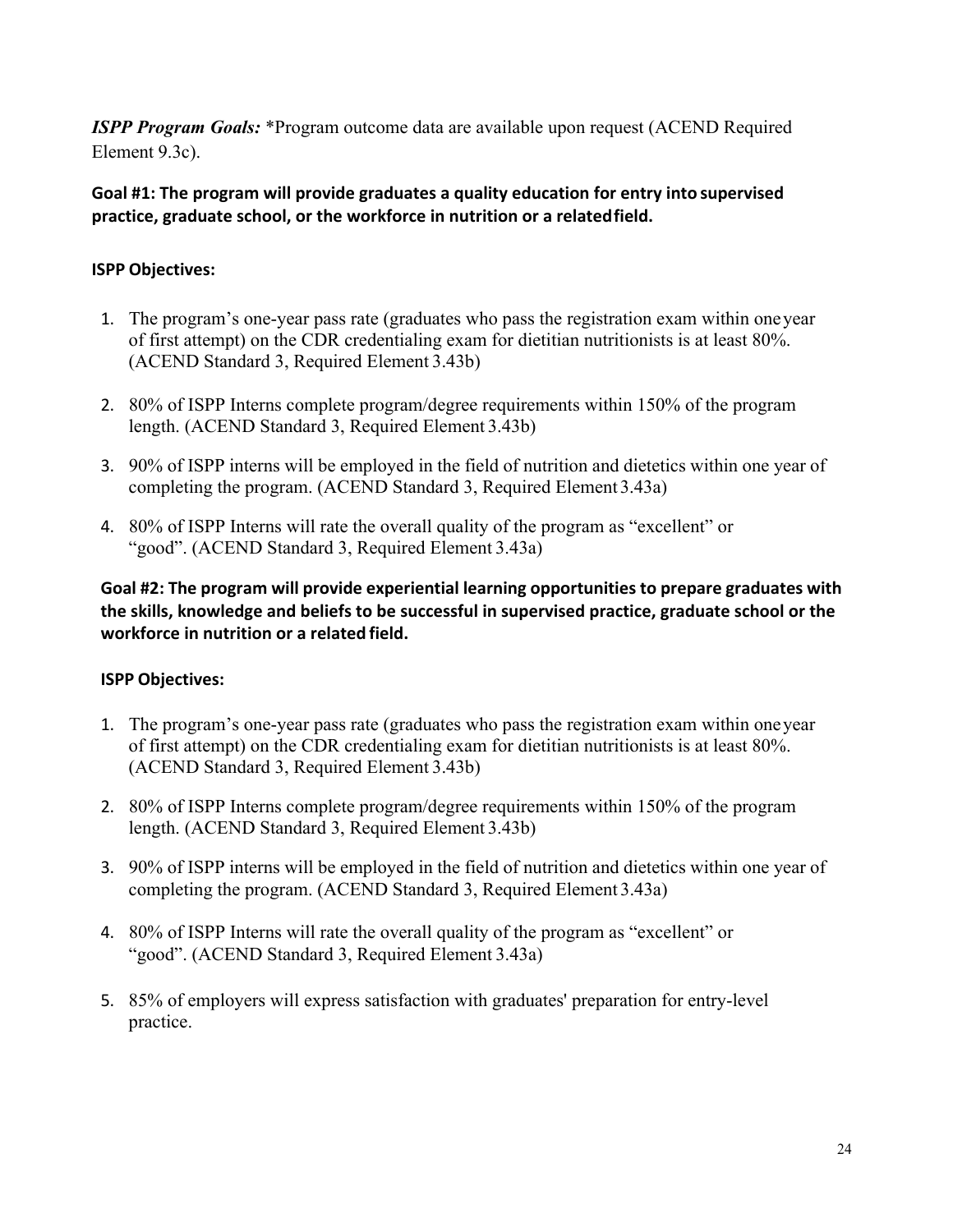# **Program Overview** (ACEND Standard 9.3)

The Individualized Supervised Practice Program (ISPP) is an alternative supervised practice pathway that the UA NSC Department offers which allows graduates of the UA DPD to sit for the RDN exam. A minimum of 1400 hours of supervised practice hours are required with rotations in clinical nutrition, community nutrition, food service, and others. The ISPP program at UA offers a full time internship program with rotations in Tucson and the surrounding areas. A distance pathway is also offered with full time and part time scheduling available. All interns will complete one or more concentration rotations. The UA ISPP program currently offers a Community Concentration in Public Health and a Clinical Concentration in Medical Nutrition Therapy. In addition to completing all supervised practice requirements, ISPP interns are required to engage with professionals and give service to the ISPP program and community throughout the year.

- Attend Southern Arizona District Academy of Nutrition and Dietetics (SAZAND) meetings and events throughout the year (or local AND district affiliate if completing the distance pathway)
- Attend meetings and conferences hosted by relevant professional organizations throughout the year
- Participate in community service events, as scheduled by the ISPP coordinators
- Assist with the planning of Preceptor Appreciation Luncheon and gift (to occur in late April or early May)
- Provide preceptor thank you cards at the end of each rotation (Stationary and postage provided by ISPP)
- Participate in additional events as scheduled by ISPP Coordinators: Fall intern re-cap meeting, graduation, etc.
- Additional opportunities to present in NSC courses, Nutrition Club meetings and other activities will be presented throughout the year.

#### **Program Admissions Requirements** (ACEND Required Element 9.3 f)

UA DPD graduates are given preference when applying for the UA ISPP program. Consideration will be given to strong applicants who are not graduates of the UA DPD program, particularly for the Distance pathway. A selection committee will select interviews based on a review of their application packet and in-person interview. All application dates and deadlines will be made available on the ISPP program website: http://nutrition.cals.arizona.edu/ispp-program. Interns who are offered acceptance into the program will have 48 hours to respond; after 48 hours, the offer may be withdrawn. Acceptance will not be deferred. Individuals are eligible to apply for the ISPP ONLY if they have previously participated in the dietetic internship match process within the past 24 months. After being admitted, interns will have the opportunity to state preferences for their concentration rotation and when possible, interns will be scheduled in the concentration rotation of their choosing.

**Tucson Track applications** are accepted once per year in April. An application timeline is posted here: https://nutrition.cals.arizona.edu/ispp-program.

**Distance Track applications** are accepted three times per year depending on when the applicant wants to start. Applicants must submit their application at least 3-4 months before their intended start date to allow time for application review, establishment of contracts and intern on boarding procedures.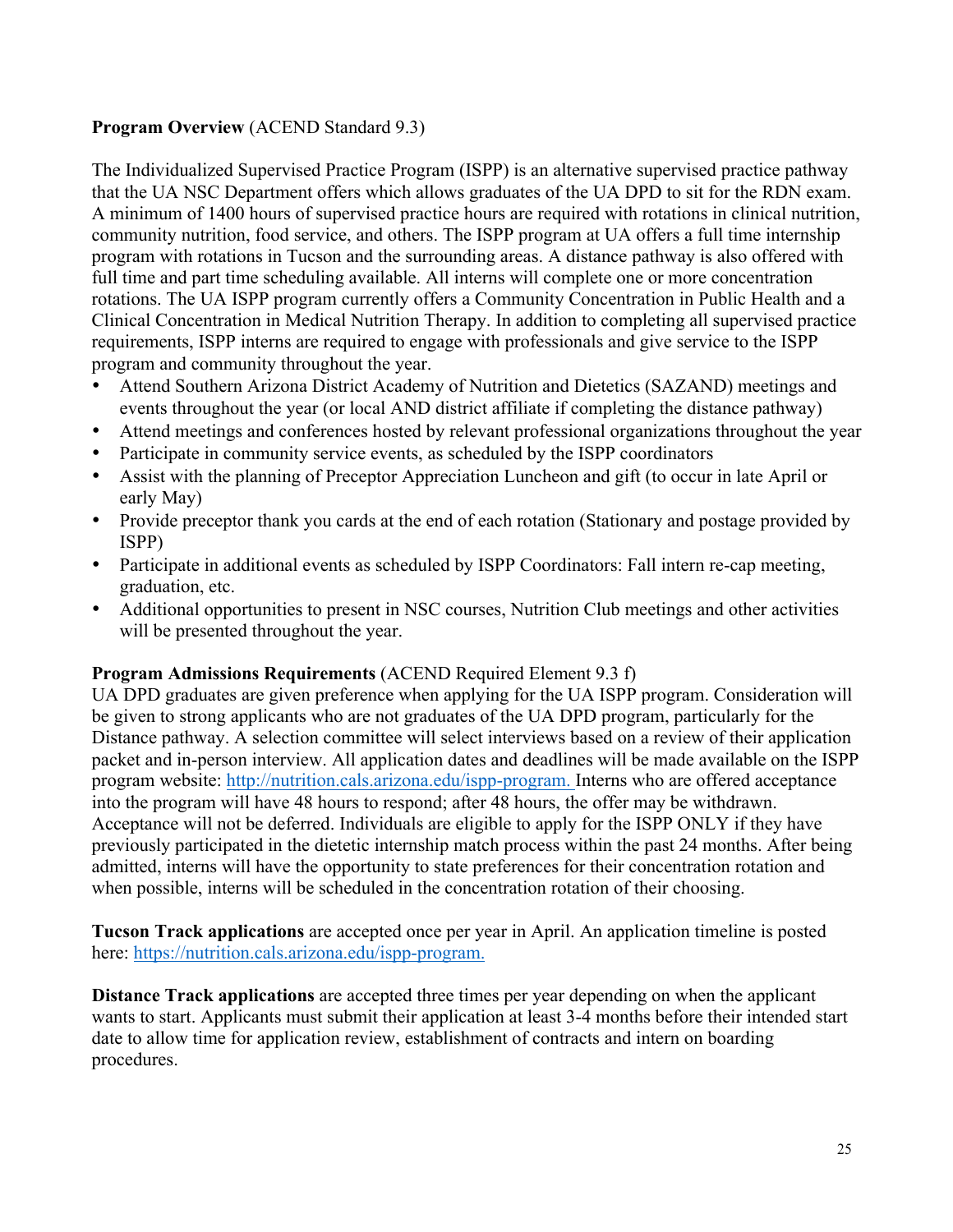Distance applicants are encouraged to reach out the ISPP Coordinators to discuss their application in advance.

#### **Application Deadlines:**

**January 15th** to start April, May, June, or July **April 15th** to start August, September, October or November **October 15th** to start January, February, or March

#### **REGISTRATION ELIGIBILITY REQUIREMENTS FOR NUTRITION AND DIETETIC TECHNICIAN CREDENTIAL:**

Individuals who have completed both a baccalaureate degree and a Didactic Program in Dietetics (DPD) are eligible to take the registration examination to be credentialed as a Nutrition and Dietetic Technician, Registered (NDTR), also known as a Dietetic Technician, Registered (DTR), without meeting additional academic or supervised practice requirements. Effective June 1, 2009, the three pathways to establish eligibility to take the registration examination for dietetic technicians are:

#### **Original Pathway I**

Completion of an Associate degree granted by the US regionally accredited college or university with the Accreditation Council for Education in Nutrition and Dietetics (ACEND) accredited Dietetic Technician Program.

#### **Original Pathway II**

Completion of a Baccalaureate degree granted by a US regionally accredited college/university, or foreign equivalent, and completion of an Accreditation Council for Education in Nutrition and Dietetics (ACEND) Didactic Program in Dietetics (DPD), and completion of an ACEND accredited Dietetic Technician supervised practice.

#### **New Pathway III**

Completion of a Baccalaureate degree granted by a US regionally accredited college/university, or foreign equivalent, and completion of an ACEND accredited Didactic Program in Dietetics (DPD) or Coordinated Program in Dietetics (CP).

For security reasons, their DPD Program Director must process all candidates through the Credential Registration and Maintenance System (CRMS) for eligibility to take the examination. All candidates must complete an application, available on CDR's Web site at:

/pdfs/DTRPathway3.pdf; and the DTRE Mis-Use Form: /PDFs/DTRE%20%20Mis-Use%20%20-%20%20Updated%204-09.pdf. Applicants must also provide original academic transcripts for the application process. For more information on the NDTR credential: https://www.cdrnet.org/certifications/dietetic-technician-registered-dtr-certification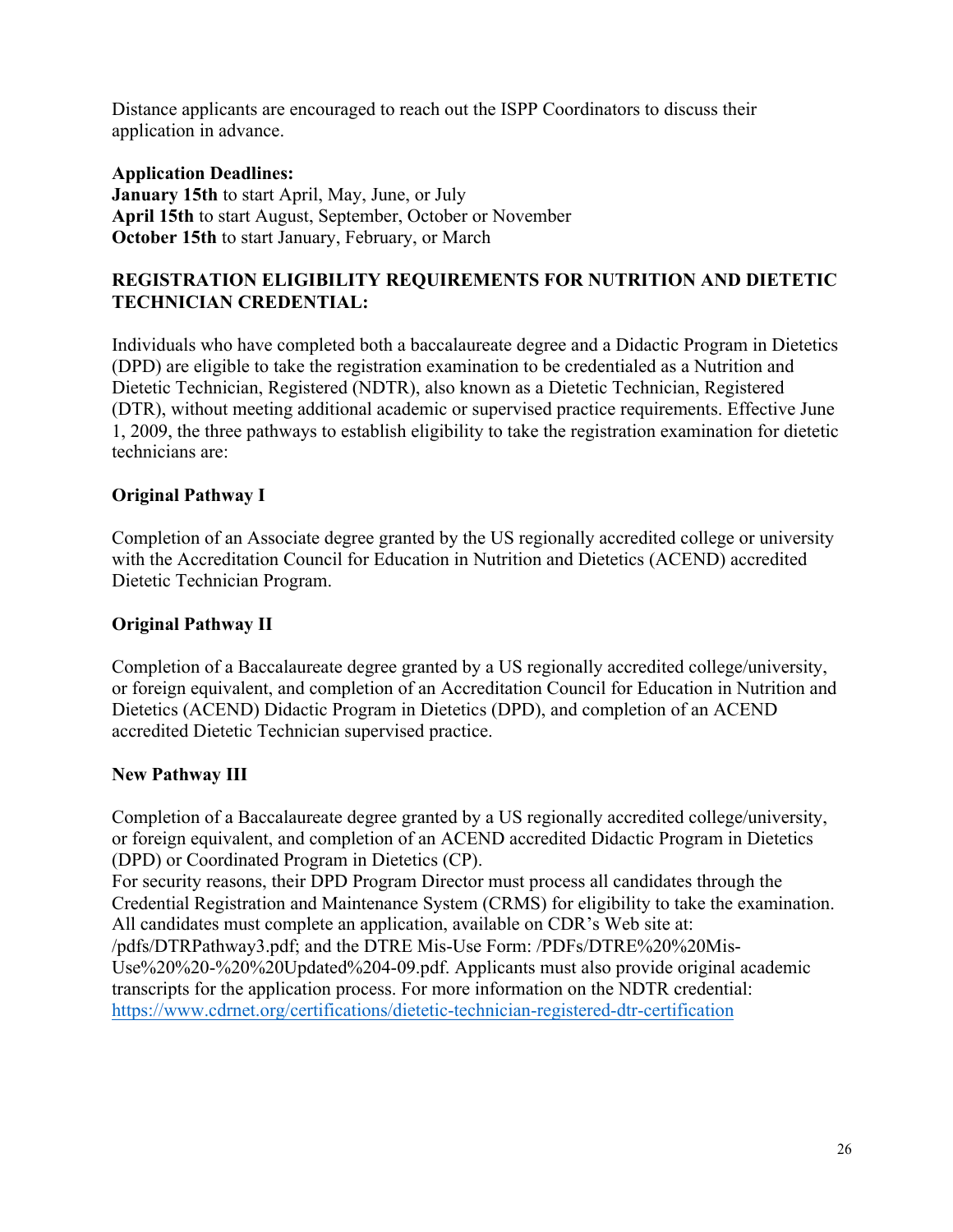**Program Costs** (ACEND Required Element 9.3e)

|                                                       | The costs for the ISPP are estimated below and may vary based on specific circumstances. |
|-------------------------------------------------------|------------------------------------------------------------------------------------------|
| Program Fee                                           | \$10,000 (out-of-state tuition not charged)                                              |
| Clinical Lab Coat                                     | \$50                                                                                     |
| Program Polo                                          | \$30                                                                                     |
| <b>Additional Attire</b>                              | \$150 (non-slip shoes, scrubs, professional wear, PPE-varies                             |
|                                                       | by site)                                                                                 |
| Books and Supplies*                                   | \$200 (varies)                                                                           |
| AND Student Memberships**                             | \$60                                                                                     |
| OSHA Blood borne Pathogens Cert.                      | \$20                                                                                     |
| Professional Liability Insurance                      | \$40 (approximate)                                                                       |
| Laptop Computer                                       | \$500-1500                                                                               |
| <b>Transportation and Parking</b>                     | \$8.00/day for parking at on-site UA rotations                                           |
| Drug Testing and Background check \$100 (approximate) |                                                                                          |
| CPR and First Aid Training***                         | \$110                                                                                    |
|                                                       | <b>ESTIMATED PROGRAM-RELATED EXPENSES (EXCLUDES PROGRAM FEE):</b>                        |
| \$1100                                                |                                                                                          |

#### **Additional Variable Expenses:**

Personal Health Insurance Living Expenses

Suggested Supplies: Pocket calculator, pens and highlighters, note book, binders to organize resources, folders for each rotation, daily planner, back pack, spare flash drive. Additional supplies may be needed.

\*\*Must be active member of the Academy of Nutrition and Dietetics at time of application and during the entirety of the ISPP Program. Membership in local district of the Academy is required if admitted to ISPP.

\*\*\* A CPR/AED/First Aid course is required for all interns who do not have existing certifications from other organizations at the time of acceptance to the ISPP. Existing certifications that are obtained prior to acceptance to the ISPP will be considered; discuss with the ISPP coordinator to determine whether a recertification is necessary.

# **Financial Aid** (ACEND Required Element 9.3 i)

All degree-seeking students are eligible to apply for federal aid by submitting the Free Application for Federal Student Aid (FAFSA) form. Contact the Financial Aid Office for more information: http://financialaid.arizona.edu/

For students enrolled in the ISPP, there are currently no student scholarships, federal financial aid, or University supported grants available. For recent graduates of the University of Arizona, private loan options may be available through the UA Office of Scholarships and Financial Aid. Students and interns, who are members of the Academy of Nutrition and Dietetics, may apply for scholarships and other financial aid offered through the AND Foundation: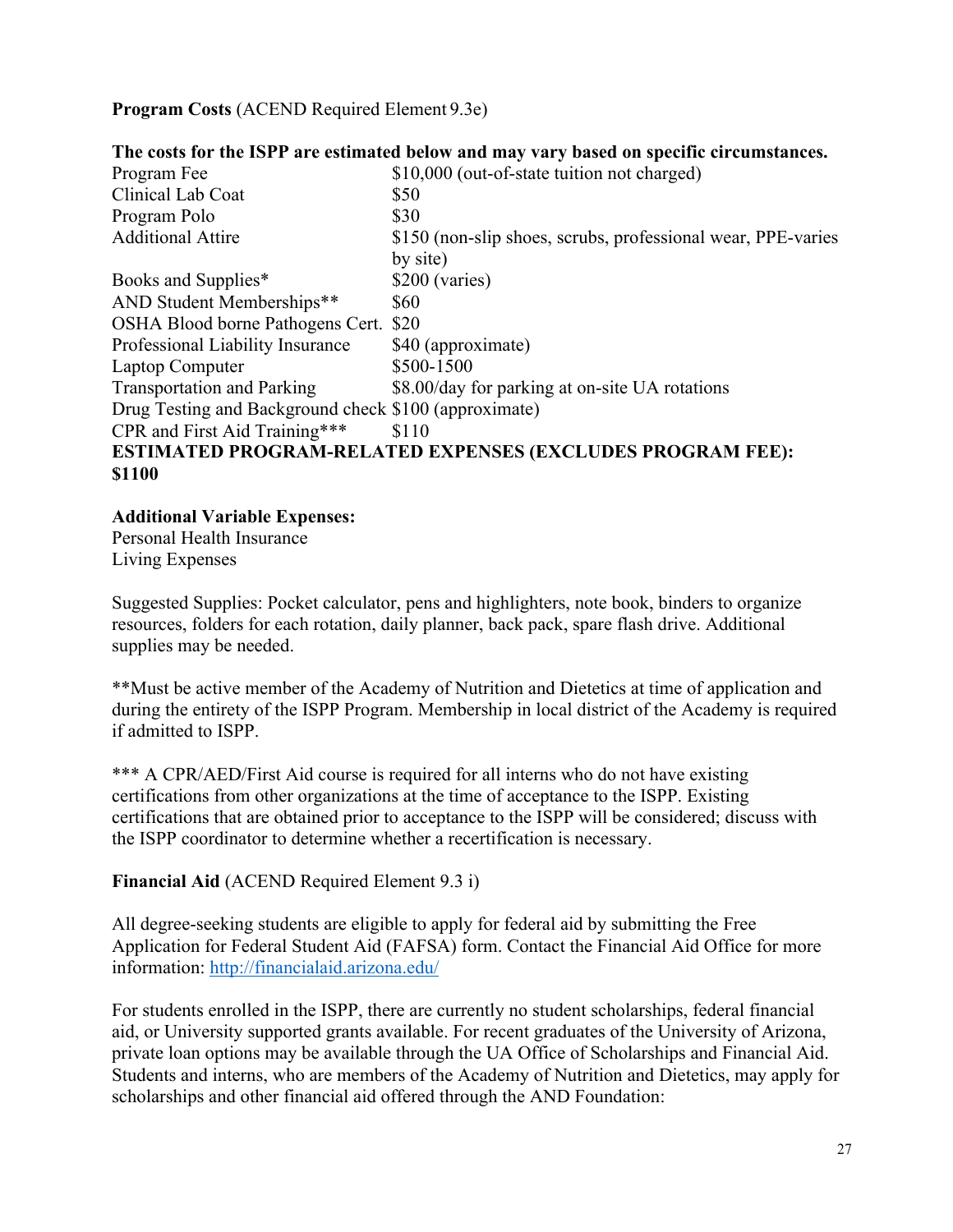#### http://www.eatrightpro.org/resources/membership/student-member-center/scholarships-andfinancial-aid

# **University of Arizona Employee Tuition**

All administrative, faculty, professional and classified staff employees, except graduate assistants and associates, who are currently employed at 50 percent time or more, are eligible to participate in ISPP tuition reduction program. Individuals must remain University employees throughout the entire duration of the ISPP Program. Eligible employees, who hold a DPD verification statement or are PhD holders, who apply and are accepted for the ISPP Internship Program will pay 25% of the ISPP program fee, plus any additional fees for required materials and optional supplies. Supervisory approval is required before employees complete internship hours and experiences in order to meet both work and internship expectations.

# **Accreditation Status** (ACEND Required Element 9.3 a)

|                             | <b>Accreditation Council</b>                       | University of Arizona Didactic Program in Dietetics is            |
|-----------------------------|----------------------------------------------------|-------------------------------------------------------------------|
|                             | for Education in<br><b>Nutrition and Dietetics</b> | accredited by                                                     |
| right. Academy of Nutrition |                                                    | Accreditation Council for Education in Nutrition and Dietetics of |
|                             | the Academy of Nutrition and Dietetics,            |                                                                   |
|                             |                                                    | 120 South Riverside Plaza, Suite 2190, Chicago, IL                |

# **Program Admissions Requirements** (ACEND Required Element 9.3 f)

At this time, graduates of the University of Arizona DPD are given preference for placement into the ISPP, with consideration given to non-UA DPD graduates for the distance pathway. To be considered for the ISPP program applicants must meet the following minimum requirements:

- 1. Bachelor's degree from an accredited institution.
- 2. Verification Statement from a program accredited by the Accreditation Counseling for Education in Nutrition and Dietetics (ACEND).
- 3. Participation in the dietetic internship matching process without being matched to a program within the past 24 months.

Distance interns will be required to submit a comprehensive plan outlining proposed rotation sites and preceptors, with documentation of support from preceptors to demonstrate their commitment to facilitating the applicants' supervised practice. For more information on the distance intern application requirements and forms, please visit: http://nutrition.cals.arizona.edu/ispp-application-requirements

Those holding a doctoral degree in nutrition or related fields may apply without either a Verification Statement or having participated in the matching process, but may need to complete specific DPD coursework prior to starting the supervised practice. We are specifically looking for evidence of knowledge in medical nutrition therapy, food service management, food safety and sanitation, and basic food science. Deficits in coursework for doctoral applicants will be determined at the discretion of the Program Director and Coordinator(s). It is recommended that potential ISPP applicants contact the program coordinator before applying to the ISPP.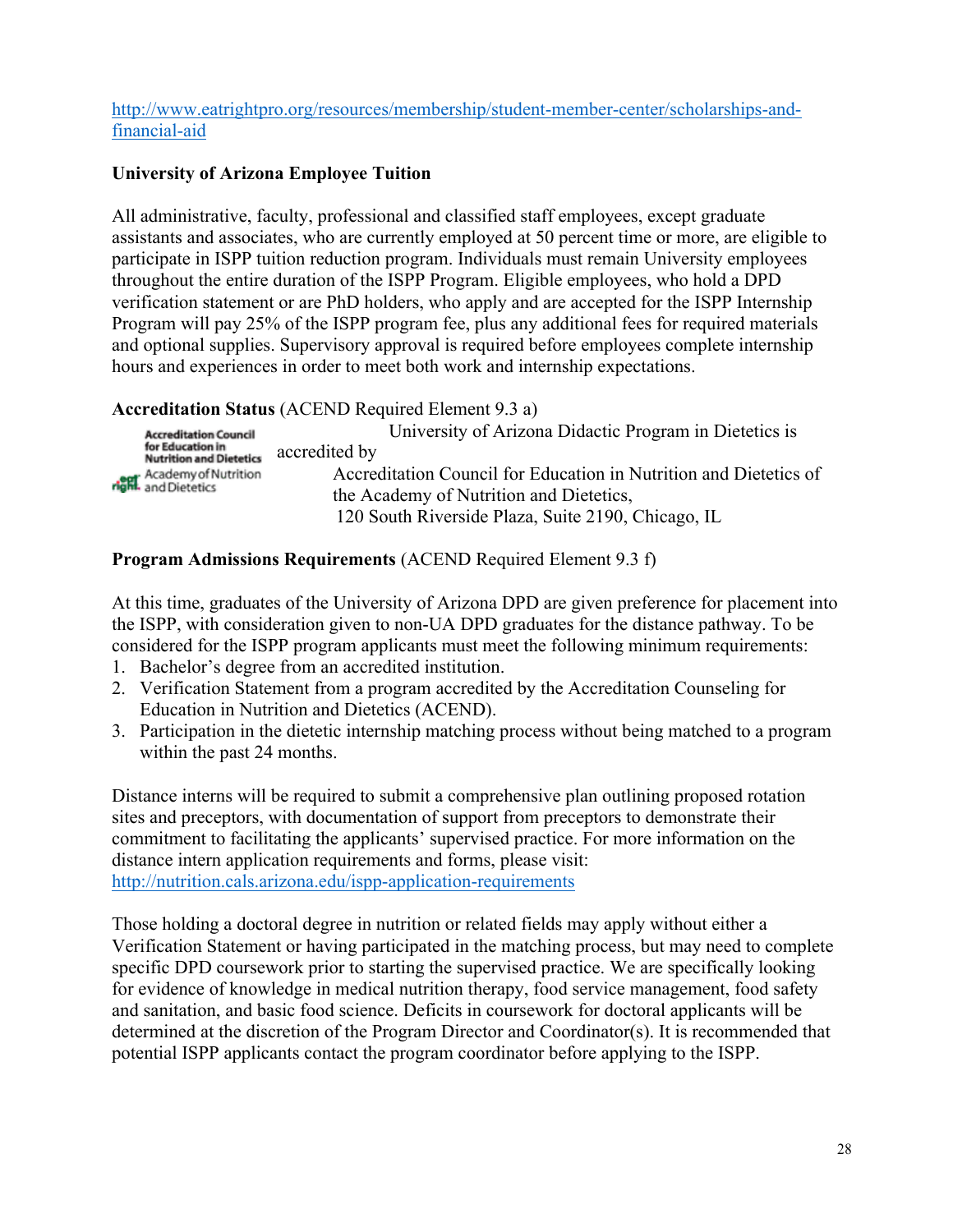**Applicants with Doctoral Degrees:** ACEND allows ISPP programs to accept doctoral degree holders who do not possess a verification statement at the time of application. The UA ISPP considers several factors when evaluating these applicants. Supervised practice experiences require food and nutrition knowledge in order to successfully demonstrate competencies for entry-level dietetics practice. Coordinators evaluate coursework and educational history, professional development activities, and work experience when considering applicants for the ISPP. Doctoral applicants will be asked to submit unofficial transcripts, resume/CV, and examples of previously completed work deliverables. Conditional admission may be offered to applicants pending completion of recommended coursework. Supervised practice hours will not be valid prior to completion of required coursework.

# **Academic Calendar** (ACEND Required Element 9.3 g)

All important dates and deadlines are available in the online Academic Calendar: http://catalog.arizona.edu/acadcals.html Students are encouraged to meet with their Academic Advisors regularly throughout their undergraduate career.

A master rotation schedule will be provided to all ISPP interns prior to the start of the internship. The ISPP calendar aligns closely with the traditional academic calendar. A winter recess is scheduled for approximately 2-4 weeks beginning in December. Interns with outstanding fall rotation requirements will be required to allocate additional time to complete the rotation over the recess if the preceptor permits.

**Holidays and Time Off:** The only holidays officially observed by the ISPP are Thanksgiving Day, Christmas Day, and New Year's Day; however, many rotation sites will observe additional holidays throughout the year during which the preceptor may choose to schedule the intern off. Requests for additional religious holidays will be granted. Requests for personal time off should be kept to a minimum and the intern should provide as much advanced notice to the program coordinator and rotation preceptor to ensure that the intern's schedule is adjusted accordingly. The intern is responsible for meeting all rotation hour requirements by the end of the scheduled rotation, regardless of days missed.

# **Code of Ethics**

All members of the Academy of Nutrition and Dietetics, as well as students and interns of AND professional programs should be familiar with the AND Code of Ethics. A full copy of the AND Code of Ethics is available in icomp.

University of Arizona students must abide by the Student Code of Conduct as outlined here: http://deanofstudents.arizona.edu/studentcodeofconduct

#### **Withdrawal and Refund of Tuition and Fees** (ACEND Required Element 10.2 p)

Interns who decide not to continue with the supervised practice must provide the DPD/ISPP Director formal written notice of plans to withdraw from the program. In cases of emergency, the intern should contact the ISPP Coordinators as soon as possible, and provide a written statement within two days of the initial contact. If written notice is received within the first 2 weeks of initiation of supervised practice, the intern is entitled to an 80% refund of the program fee. Refunds will not be given after 2 weeks of the interns' first rotation start date.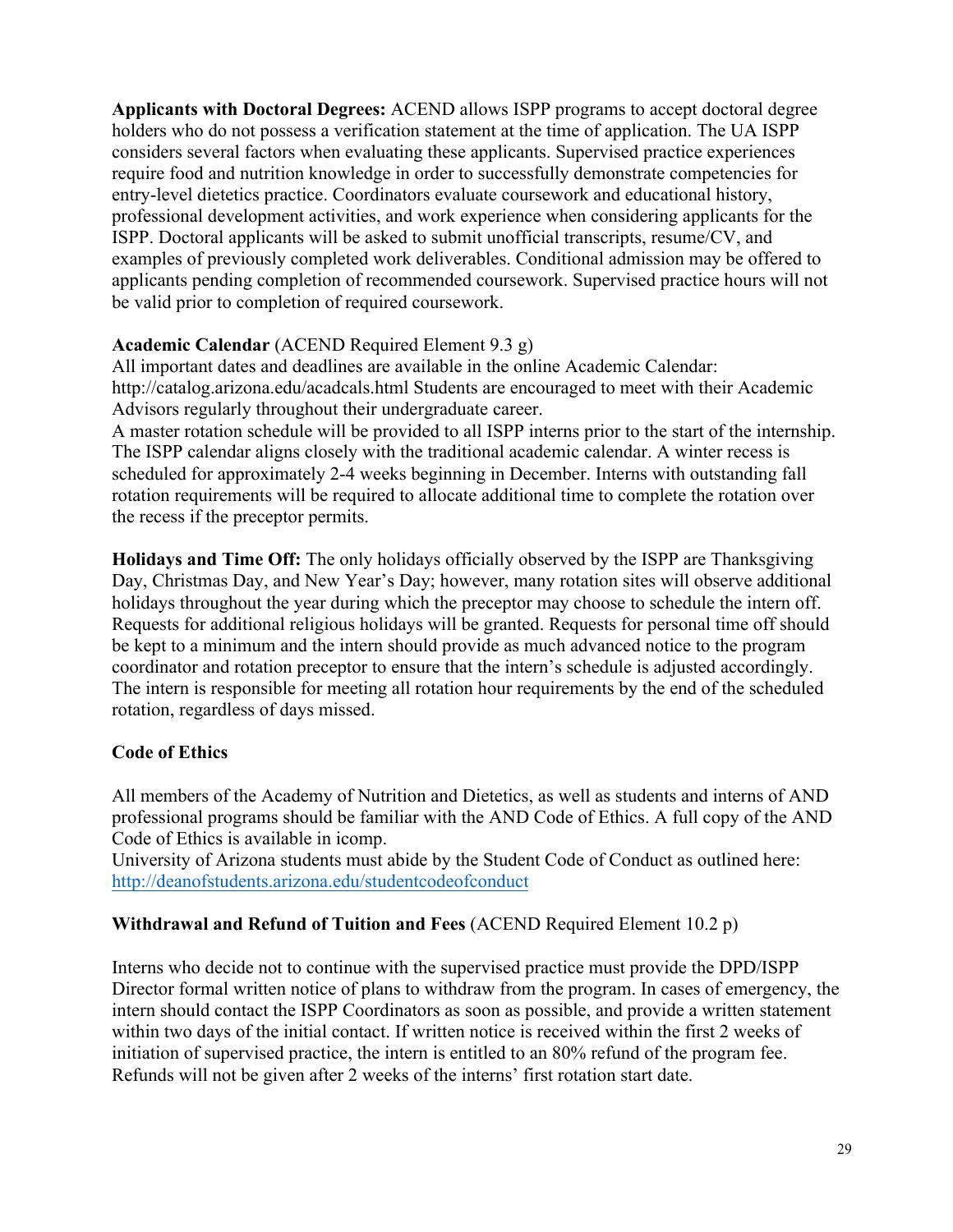# **Risk Management** (ACEND Required Element 10.2 a)

University of Arizona students enrolled in university training programs are insured for liability by the State of Arizona Risk Management Program, as authorized by Arizona Revised Statutes §41- 621. Coverage is applicable for general and professional liability. The referenced statute that authorizes this coverage does not specify dollar limits of coverage, and coverage does not expire. Questions regarding coverage may be directed to Steve Holland, UA Chief Risk Officer at (520) 621-1790 or sholland@email.arizona.edu

# **Membership in Professional Associations**

#### **Academy of Nutrition & Dietetics**

Students interested in pursuing a career in dietetics are encouraged to become a student member of the Academy of Nutrition & Dietetics (AND). Membership applications are available from the DPD Director, the Academic Advisors and on the AND website (www.eatrightpro.org). The membership year is from June 1 thru to May 31; dues are not prorated if you become a member after June 1. Currently the dues for an annual student membership are \$58. There are many benefits associated with being an AND member including ability to apply for scholarships, ability to stay informed on hot nutrition topics and latest evidence-based guidelines, access to the AND evidence analysis library and discounts on AND programs and products. Membership in AND automatically makes you a member in the state AND affiliate AZ AND.

# **Local District**

All students are encouraged to take an active role in the student and professional organizations to maximize your university and/or internship experience. Membership in your local district of the Academy of Nutrition and Dietetics is an indication of your commitment and interest in the profession. Attending the district association meetings offers many opportunities for volunteerism and networking with local RDNs. All meetings also provide educational sessions with a variety of guest speakers. ISPP Interns are required to attend a minimum of two events affiliated with the Academy of Nutrition and Dietetics during the internship program (most likely at local district events).

#### **Academic Integrity/Honesty** (ACEND Required Element 10.1 b)

This course operates under the academic codes as described in the Student Code of Academic Integrity: http://deanofstudents.arizona.edu/policies-and-codes/code-academic-integrity. No threatening or harassing behavior will be tolerated. See the University's policies against threatening behavior by students: http://policy.web.arizona.edu/sites/default/files/Nondiscrimination.pdf.

#### **Access to Personal Files** (ACEND Required Element 10.2 s)

Students and former students have the right to inspect and review their education records within 45 days from making such a request through the Office of the Registrar. The Family Educational Rights and Privacy Act of 1974, commonly referred to as FERPA or the Buckley amendment, is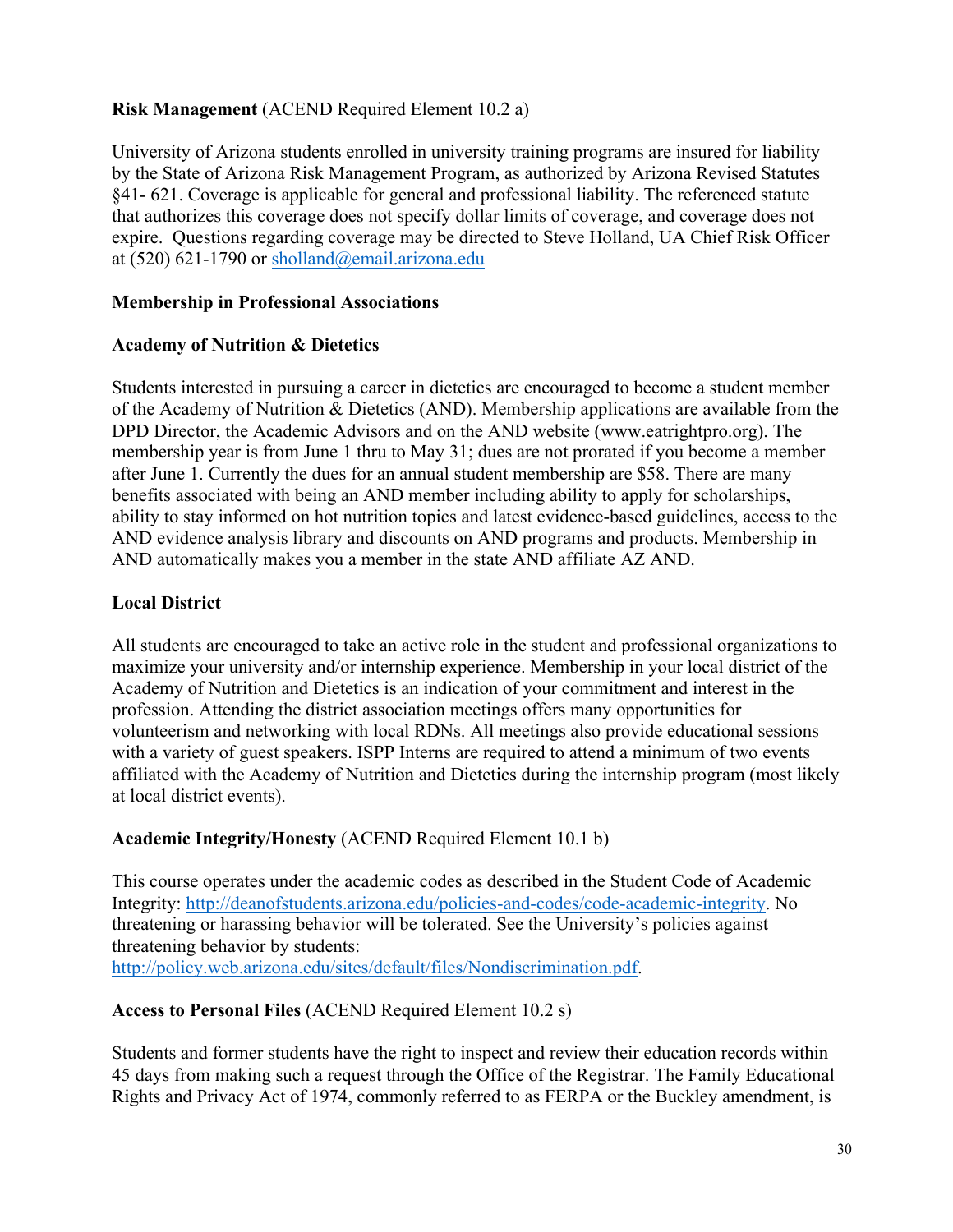a federal law designed to protect the privacy of a student's educational record. FERPA grants adult students (18 and older) the following rights:

- The right to inspect and review their educational records
- The right to seek the amendment of their educational records
- The right to consent to the disclosure of their educational records
- The right to obtain a copy of their school's Student Records Policy
- The right to file a complaint with the FERPA Office in Washington, D.C. Family Policy Compliance Office. U.S. Department of Education, 400 Maryland Avenue, SW, Washington, DC 20202-4605.

The institution is not required to permit students to inspect and review the following:

- Information about other students.
- Financial records of parents.
- Confidential letters of recommendation if they waived their right of access.

Additional information can be accessed at the following website:

http://www.registrar.arizona.edu/ferpa/default.htm

# **Protection of Privacy** (ACEND Required Element 10.2 r)

In general, the University will not release "personally identifiable information" from a student's education record without the student's prior written consent; however, FERPA allows disclosure without student consent under the following circumstances:

- School employees who have a "legitimate educational interest" in the records in order to perform their duties
- Other schools where a student seeks to enroll or is enrolled
- Accrediting organizations
- Organizations doing certain studies for or on behalf of the University
- Appropriate parties to determine eligibility, amount or conditions of financial aid, or to enforce the terms and conditions of aid
- Parents of a "dependent student," as defined in the Internal Revenue Code, when the parent has provided a notarized affidavit, along with a copy of the relevant page of the parent's most recent income tax return indicating the student's dependent status. Affidavits must be updated annually, otherwise, prior written permission from the student is required
- Certain government officials of the U. S. Department of Education, the Comptroller General, and state and local educational authorities, in connection with an audit, authorized representatives of the U. S. Attorney General for law enforcement purposes or state or federally supported education programs
- Individuals who have obtained a judicial order or subpoena
- School officials who have a need to know concerning disciplinary action taken against a student
- Appropriate parties who need to know in cases of health and safety emergencies when necessary to protect the student and/or others
- An alleged victim of a crime of violence or non-forcible sexual offense has a right to learn the results of a disciplinary proceeding conducted by the institution against the alleged perpetrator of the crime.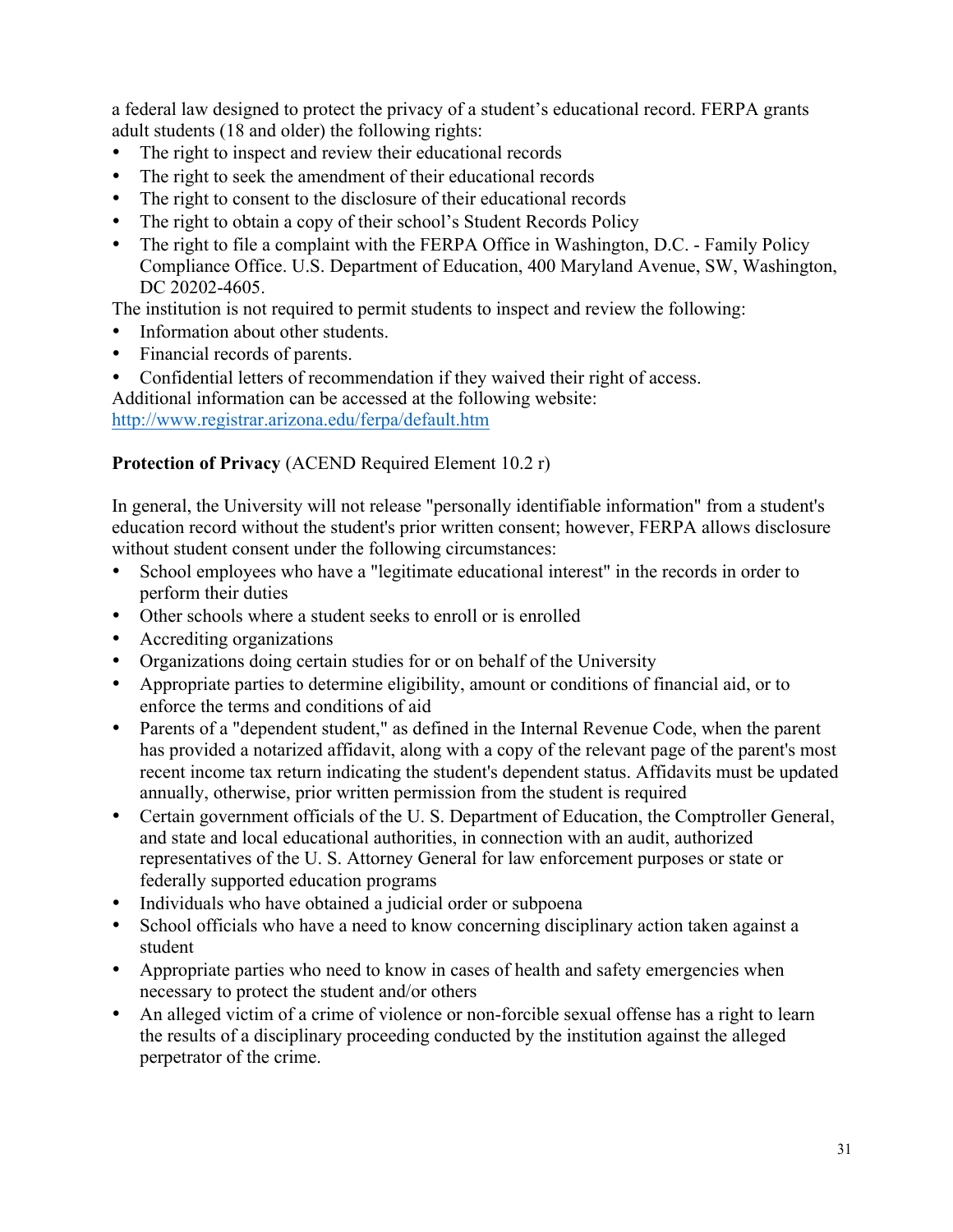- Information regarding any violation of university policy or state, federal or local law, governing the use or possession of alcohol or a controlled substance may be released to the parents or legal guardian of a student under the age of 21
- Those requesting "directory information" on a student provided the student has not requested his or her information be withheld
- Approved vendors /3rd party operators contracted with the university to provide services.

FERPA allows for disclosure in the above circumstances, but disclosure is not required. Additional information can be accessed at the following website: http://www.registrar.arizona.edu/ferpa/default.htm

# **Access to Student Support Services** (ACEND Required Element 10.2 t)

ISPP interns are not considered students of the UA, and do not have access to most UA student resources that are supported by tuition dollars. However, interns are provided with access to instructional support, the Academy's Evidence Analysis Library and the UA electronic library. Support materials are also available at several of the ISPP site rotations. Additionally, ISPP interns have access to the on-campus Student Nutrition Advising Center (SNAC) which has the following resources available: Computers, nutrition text books, food and anatomical models, educational aids and a collaborative workspace.

# **Dress Code**

Professional attire is required in all supervised practice rotations to conform to sanitary requirements, and to project a professional image. It is the responsibility of the intern to contact primary preceptors for rotations prior to starting a rotation to determine if additional dress code requirements are in place beyond those outlined below.

- Jewelry Limited to wedding ring/band; simple watch; post-type (no dangling) earrings
- Hair combed and neatly arranged; completely covered by a hair net when in food production areas; non-porous or metal hair ornaments are permissible.
- Dress A clean, pressed lab coat is required in most clinical facilities. Dresses and skirts should fall no shorter than two inches above the knee. Tops must be conservative and have sleeves.
- Bare legs are typically not permitted in long-term care or clinical facilities. Collared shirts should be wrinkle free, ties are optional.
- Shoes Closed toed, low-heeled dress shoes are required. Non-slip shoes are required for all foodservice rotations.
- Miscellaneous Chewing gum, perfume, nail polish, acrylic nails, and excessive make-up is not allowed. A nametag must be worn at all times.

#### **Attendance Policy**

Any un-planned absences must be reported to the program coordinator/s and preceptor as soon as possible. Any delayed rotations must be completed in a timely manner at the convenience of the preceptor. Events and activities will continuously be added to interns' schedules throughout the program and interns are expected to be flexible and attend. Attendance and participation at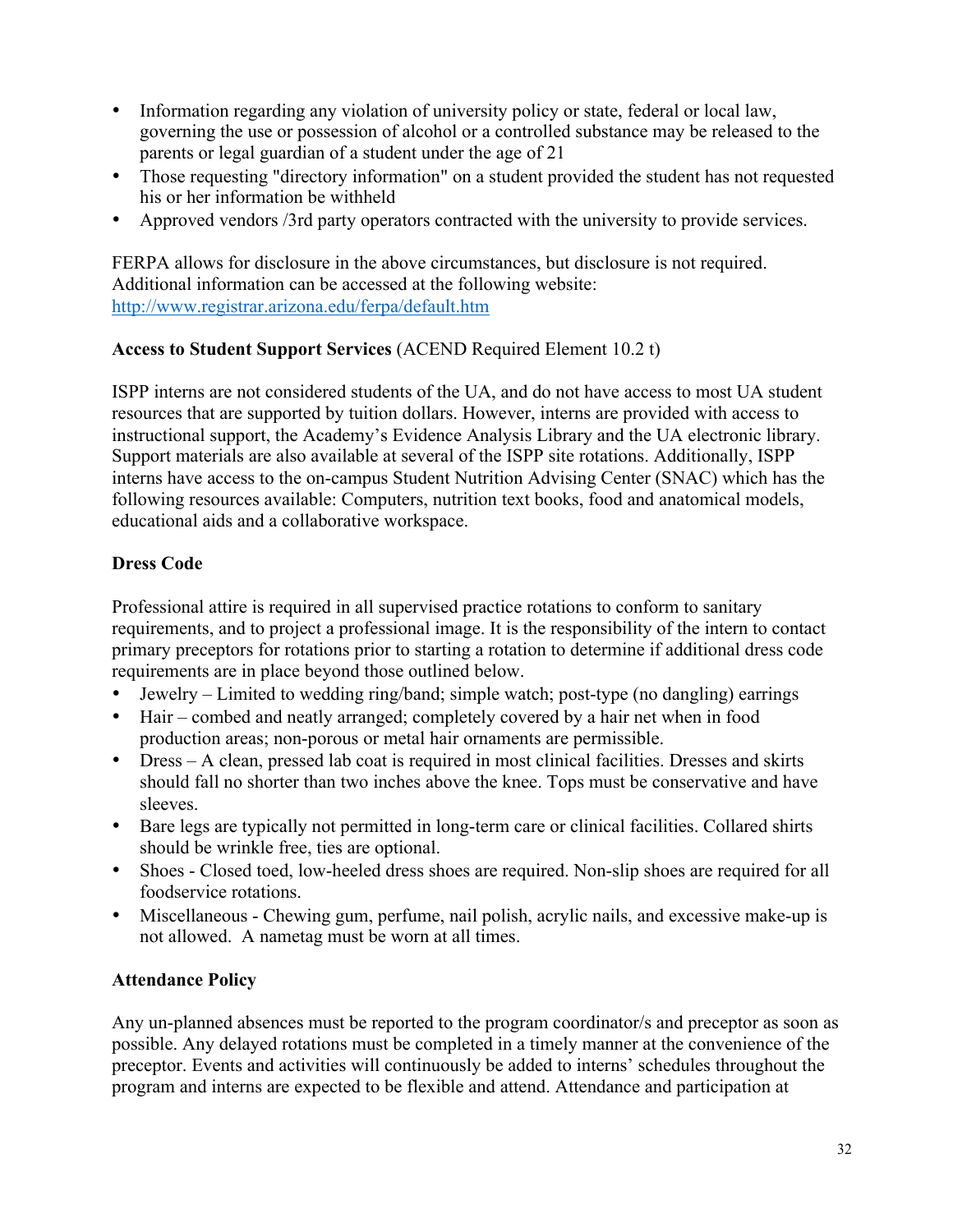professional development events, as scheduled by program coordinators, is monitored as part of the Professional Development rotation.

#### **Exit Interview**

Upon completion of supervised practice rotations, interns complete a program evaluation. The program coordinator reviews and analyzes the data.

#### **Non-discrimination Policy**

The University of Arizona is an equal opportunity, affirmative action institution. The University does not discriminate on the basis of race, color, religion, sex, national origin, age, disability, veteran status, sexual orientation, or gender identity in its programs and activities. The following persons have been designated to handle inquiries regarding the nondiscrimination policies: Anyone who believes that he/she has experienced sexual harassment or discrimination should call the Office of Institutional Equity (OIE). He/she will be transferred to an individual with expertise in these areas for advice on handling the situation and information on filing a complaint.

| Title IX Officer                         | ADA/504 Compliance Officer           |
|------------------------------------------|--------------------------------------|
| Mary Beth Tucker                         | Sue Kroeger                          |
| Director, Office of Institutional Equity | Director, Disability Resource Center |
| University Services Building, Room 217   | Campus Health Center, Room 104       |
| Phone (520) 621-9449                     | Phone (520) 621-7674; TTY (520) 621- |
| mtucker@email.arizona.edu                | 3268                                 |
|                                          | suek@email.arizona.edu               |
|                                          |                                      |

The University's nondiscrimination policies, including sexual harassment, are available on the OIE website (http://equity.arizona.edu/).

Office of Institutional Equity The University of Arizona University Services Building, Room 217 P.O. Box 210158 Tucson Arizona 85721-0158 Phone (520) 621-9449

#### **Insurance Requirements** (ACEND Required Element 10.2 a)

Professional liability insurance and personal health insurance are required for all interns, and proof of insurance must be provided to the program director prior to the start of the first rotation. Auto insurance is also required, if applicable. Professional liability insurance must cover at least \$1 million per incident, \$3 million per occurrence.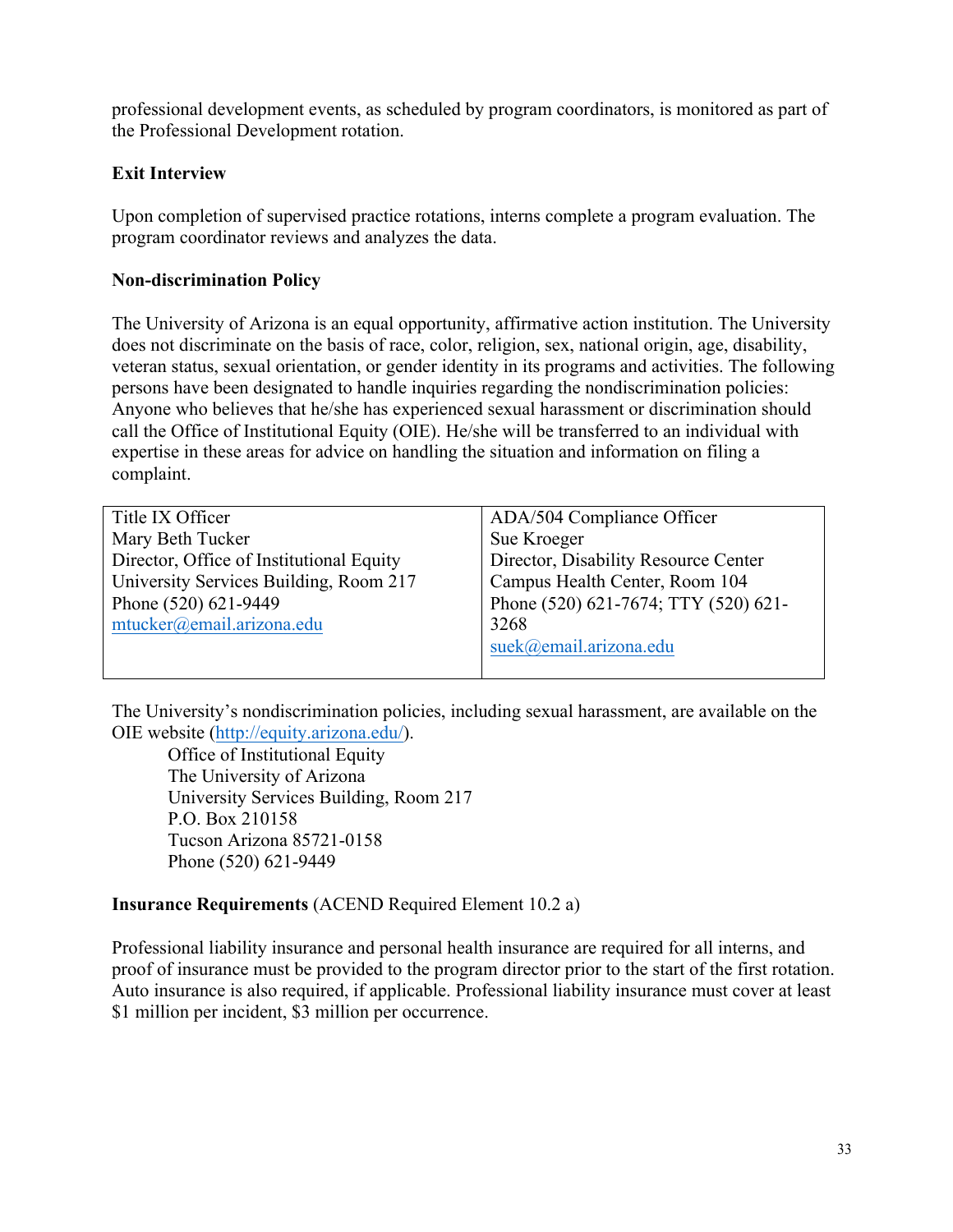#### **Liability for Safety in Travel to or from ISPP Experiential Learning Sites and/or Supervised Practice** (ACEND Required Element 10.2 b)

Transportation to and from all supervised practice facilities is the responsibility of the student/intern. Interns using a personal vehicle for transportation must provide proof of auto insurance to the program director prior to the start of the first rotation. Additionally, University of Arizona students enrolled in university training programs are insured for liability by the State of Arizona Risk Management Program, as authorized by Arizona Revised Statutes §41-621. Coverage is applicable for general and professional liability. The referenced statute that authorizes this coverage does not specify dollar limits of coverage, and coverage does not expire. **Injury or Illness while in a Facility for ISPP Experiential Learning/Supervised Practice** (ACEND Required Element 10.2 c)

Students and interns who are injured or become ill while in a supervised practice facility should seek appropriate care (emergency room, Campus Health Service, primary care physician, etc.). Students and interns are medically and financially responsible for any health emergencies and/or healthcare needs.

#### **Immunizations**

Immunization records and a TB test are required for interns before starting the program. The following vaccinations need to be current: Hep B series, MMR, Varicella, Tdap. Varicella vaccination or titer showing immunity is also required. Additionally, you may be required to obtain a flu shot during flu season. It is the responsibility of the intern to contact facility preceptors prior to starting a rotation to inquire about any additional immunization requirements. **Drug Testing and Criminal Background Checks** (ACEND Required Element 10.2 d) Interns need to complete a criminal background check prior to starting the program. All interns will be required to obtain a fingerprint clearance card if they do not already have one that is current through the duration of the internship program. The online application for the AZ Fingerprint Clearance Card is available here:

https://arizona.fieldprint.com/User/SignIn?ReturnUrl=%2f

Distance interns should consult with the ISPP Coordinator to discuss the appropriate background check for their locations, as this will depend on local government agencies. Some rotation sites have additional background check and/or drug testing protocols. It is the responsibility of the intern to communicate with the program coordinator at least 4 weeks in advance of a rotation to determine if there are any additional human resources requirements to complete prior to the start of the upcoming rotation.

#### **Educational Purpose of Experiential and Supervised Practice Experiences** (ACEND Required Element 10.2 e)

Rotation schedules and outlines of learning activities for each rotation will be provided by the program director to preceptors. Students and interns are not to be used as replacement for staff or complete staff work responsibilities unless the task(s) specifically relates to completion of program competencies. Experiential learning/rotation sites provide hands-on learning opportunities. Students and interns work with business owners and their employees to gain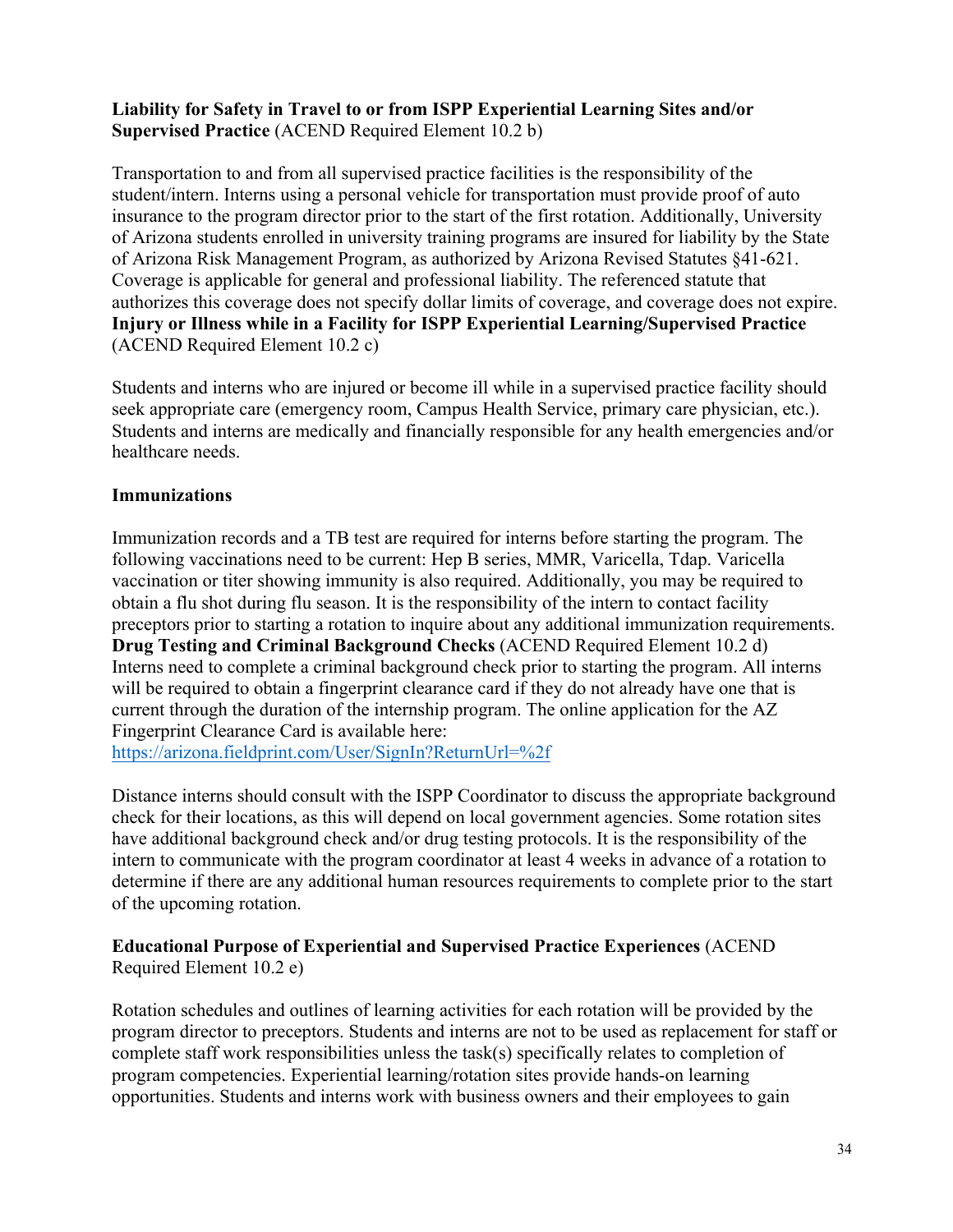valuable experience that strengthens their knowledge base and skill set and these experiences are not meant as opportunities to replace employees in these respective work places.

# **Student Complaints** (ACEND Required Element 10.2 g)

If students or interns have a complaint related to the DPD or ISPP Program, they should follow the problem solving process described below. If the issue remains unresolved at the level of the NSC Department Head, students have the right to file a written complaint related to the ACEND accreditation standards directly to ACEND. The written complaint must be submitted to ACEND directly only after all other options with the DPD and University of Arizona have been exhausted. Students may access ACEND by email or via the Internet at acend $@$ eatright.org. Additionally, the University of Arizona offers the following services to aid in conflict resolution:

- Student Assistance offered by Dean of Students also offers conflict coaching, during which you and a staff member would discuss the conflict, ways you can approach it, and options you have. Please call 621-7057 to schedule an appointment.
- The Ombuds Program is an informal, neutral, confidential and independent resource for any academic or workplace concern.

#### **Department Communication Regarding Complaints**

ISPP program staff and preceptors are available to aid in the success of the intern in meeting their internship competencies. If conflicts arise during the program, the following is recommended to achieve resolution:

Level 1: Discuss the issue directly and privately to the individual(s) involved (peer, preceptor, etc.) If the problem cannot be resolved at this level, discuss your concerns with your ISPP Coordinator. The coordinator will document:

- Intern Name
- Topic area for complaint (Staff/Preceptor, rotation, ISPP Guidelines/Policies. Other)
- Description of Complaint
- Desired Outcome (Address issue with preceptor, discuss as potential DPD program change for future, suggest making policy change as soon as possible, other)

The DPD Director and Department Head will be made aware of any formal complaints documented by the coordinators.

Level 2: If the problem cannot be resolved at level 1, the next appropriate step would be to discuss your concerns with the DPD Director. The DPD Director will schedule a meeting with the intern to discuss their concerns. Resolution will be documented and saved electronically for future reference.

Level 3: If the problem cannot be resolved at this level, the next appropriate step would be to discuss your concerns with the Nutritional Sciences Department Head.

Level 4: If resolution is not reached at this level, the NSC department head will advise you of further appropriate action.

As described above, if resolution cannot be achieved after discussing your issue with the Department Head and/or other University of Arizona resources available for resolving conflict, you may submit a written complaint to ACEND.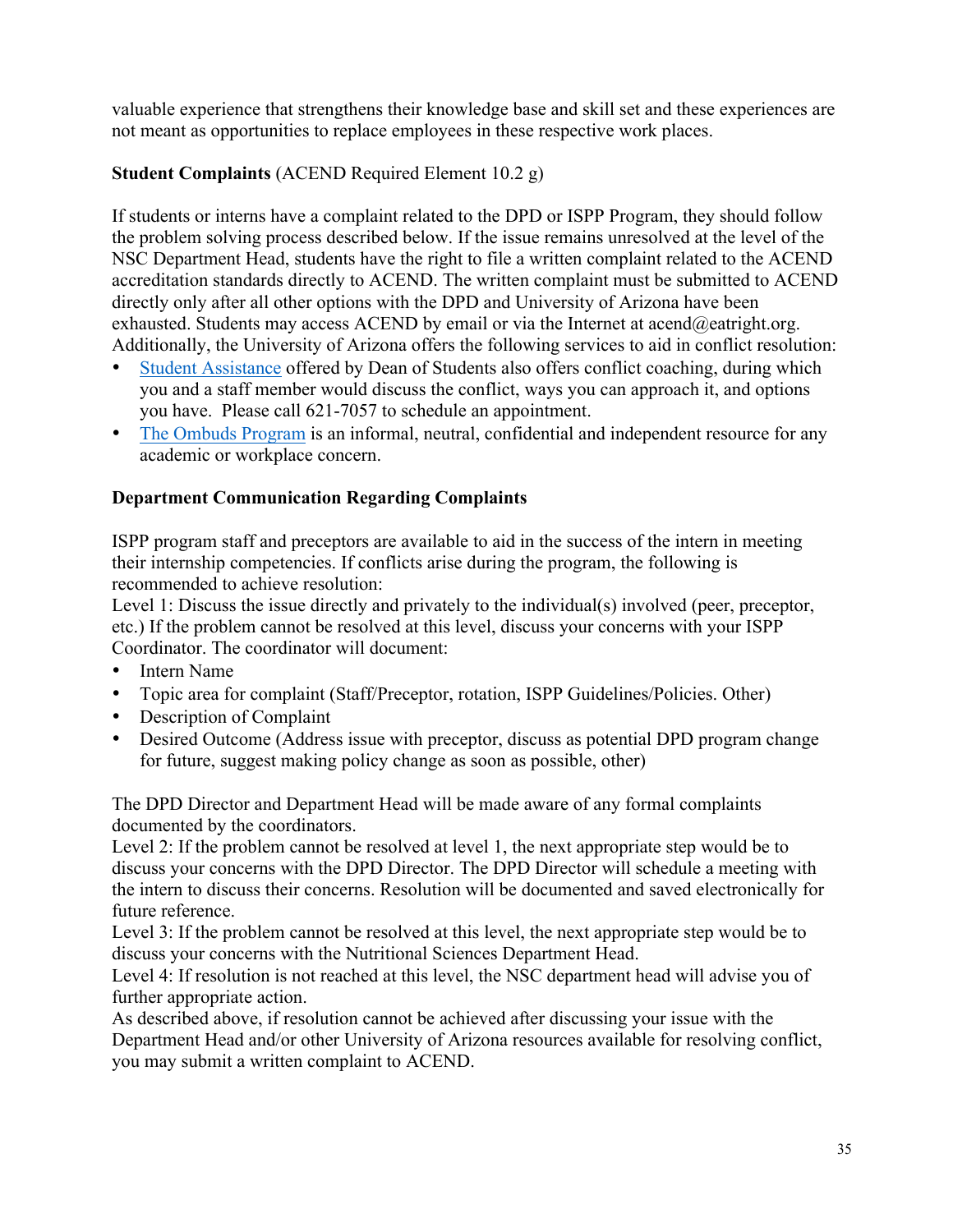# **Assessment of Prior Learning** (ACEND Required Element 10.2 i)

An intern's past academic or work experience may be used to fulfill ACEND competencies, for outpatient, community, foodservice and long-term care. Interns with pertinent experience should discuss prior learning with the program director to develop a personalized plan. Awarding credit for prior learning is at the sole discretion of the DPD Director and ISPP Coordinator(s). All students requesting an assessment of prior learning will be required to submit a portfolio to the program director demonstrating how ACEND competencies in specific areas have been met. Although some interns are eligible for prior learning credit, they may choose to spend their extra time completing elective rotations in place of any rotations they are exempt from. If this is desired, the intern should discuss interest areas for elective rotations with the coordinator. ISPP coordinators will work to schedule electives that align with the intern's interest areas, although placement at desired facilities is not guaranteed.

# **Formal Assessment of Student Learning and Regular Reports of Performance** (ACEND Required Element 10.2 j)

Formal evaluation of interns occurs at pre-determined times throughout the supervised practice rotations using specific online forms. Evaluations include both assessments of the intern's progress as well as assessments of the intern's knowledge and performance in rotations.

Preceptors completing the evaluation do so within the learning management system and review with the intern prior to submitting to the program coordinator. Interns also complete an identical self-evaluation, which is reviewed with the preceptor. It is the intern's responsibility to be familiar with the various evaluation forms so that he/she is aware of the criteria and timing for each evaluation.

Interns can expect to receive formal evaluations in the following formats:

- Written evaluations from preceptors
- Rubrics for oral presentations
- Comprehensive review of nutrition assessments and charted notes with written feedback provided by preceptors (daily during rotations where MNT is provided).
- Preceptor reviewed assignments, such as case studies

Many opportunities exist for informal feedback about performance. These should be viewed as opportunities to gain insight and adjust performance. Examples of informal evaluation include, but are not limited to, daily feedback and discussions with preceptors on skill development, clinical documentation, presentations and projects.

#### **Program Retention and Remediation** (ACEND Required Element 10.1 b and c)

If at any time the conduct of an intern is judged to unfavorably affect the morale of other interns in the program, resulting in an unsatisfactory level of performance, or health status of an intern is a detriment to the intern's successful completion of the program, a meeting will be called between the program director and appropriate parties to determine a prudent course of action. If an intern does not meet the competencies and objectives of the supervised practice experience,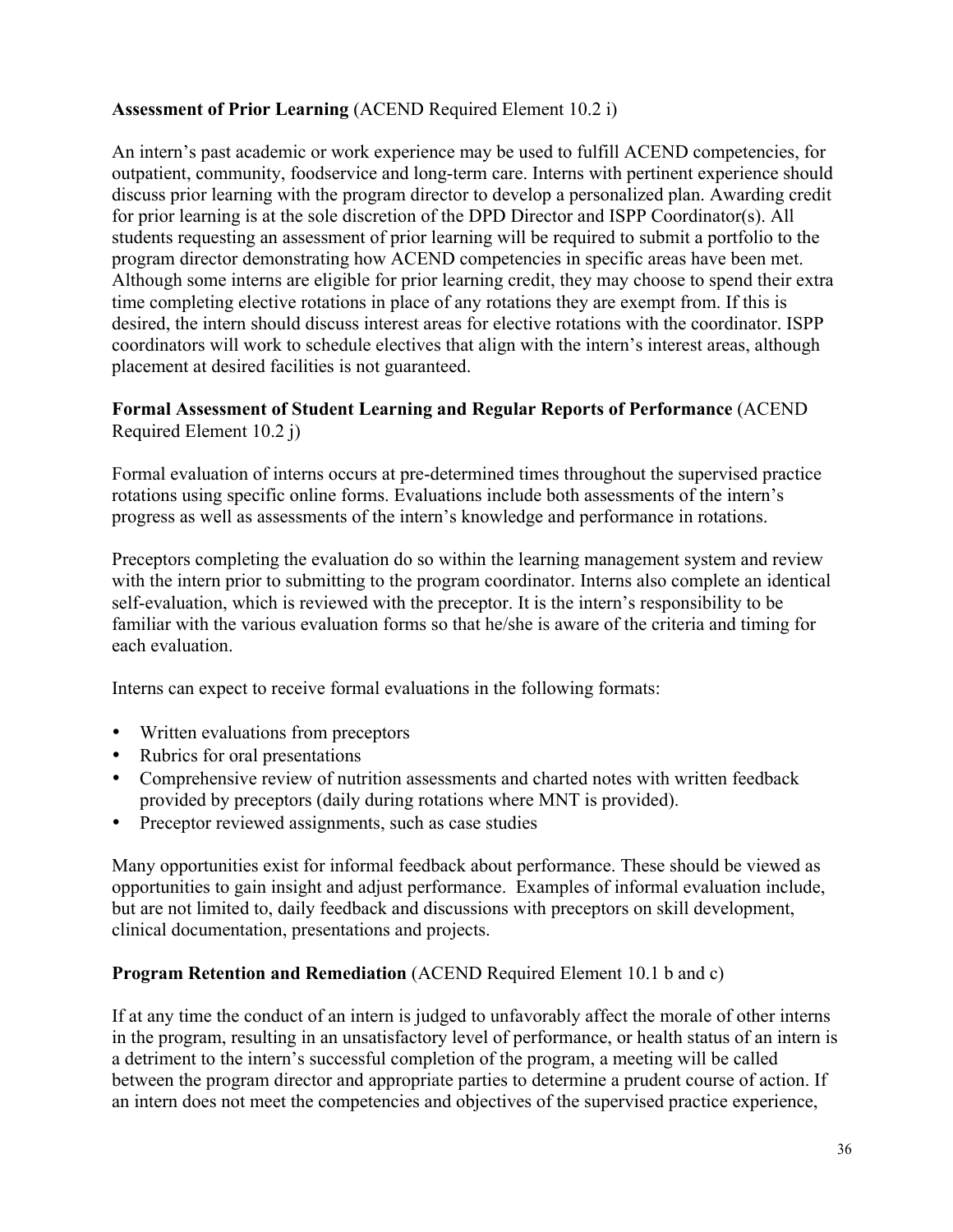the intern will be required to complete experiences, not to exceed 3 weeks, until the desired level of expertise is achieved. Should this occur, the program director in consultation with the facility preceptors will provide in writing, specific steps and actions that are required of the intern. If the intern does not meet the competencies at that point, the intern will be dismissed from the program.

#### **Disciplinary/Termination Procedures**

If an ISPP intern has displayed behaviors, which do not meet programmatic expectations, the intern will be subject to disciplinary action.

Level 1: The internship director/coordinator(s) will directly and privately discuss the issue with the intern and provide steps that the intern can take to improve their performance. The intern will receive up to 2 verbal warnings depending on severity of the issue.

Level 2: If the problem is not resolved at level 1, the internship director/coordinator(s) will issue an official letter summarizing the event(s) in which the intern did not meet programmatic expectations, the competencies the intern is not meeting due to the issue and expectations for improvement moving forward.

Level 3: If sub-optimal professional behavior is observed after the verbal and written warning are given, the intern will be subject to additional disciplinary action including program/rotation extension or dismissal from the program with no refund of the program fee.

# **Conditions for Being Awarded a Verification Statement** (ACEND Required Element 10.2 n)

Interns are required to successfully complete all supervised practice rotations and associated assessments such as assignments, exams, case studies, and presentations. Documentation that interns have met established competencies is maintained through the intern's progression through the program.

- 1. Each supervised practice component includes a set of competencies in which interns must demonstrate proficiency. Formal evaluations will be provided to interns as they progress through the program. Self-evaluations will also be required at the end of each rotation.
- 2. If an intern is unable to demonstrate proficiency in a specific set of competencies, the intern will receive additional time not to exceed one month. The maximum time allowed to complete all supervised practice rotations and meet competencies is 2 years.
- 3. Graded assessments and preceptor evaluations will be utilized to assess proficiency of required competencies.

Upon successful completion of all supervised practice rotations interns will be provided a Verification Statement, which verifies completion of requirements necessary to sit for the registration exam. The Commission on Dietetic Registration (CDR) will be notified by the program director within 4 weeks of interns completing supervised practice requirements, at which time the graduate assumes responsibility for arranging to take the exam. Interns are encouraged to take the exam promptly after completing the internship. "Study Periods" lasting more than one month after becoming eligible to take the exam are not recommended.